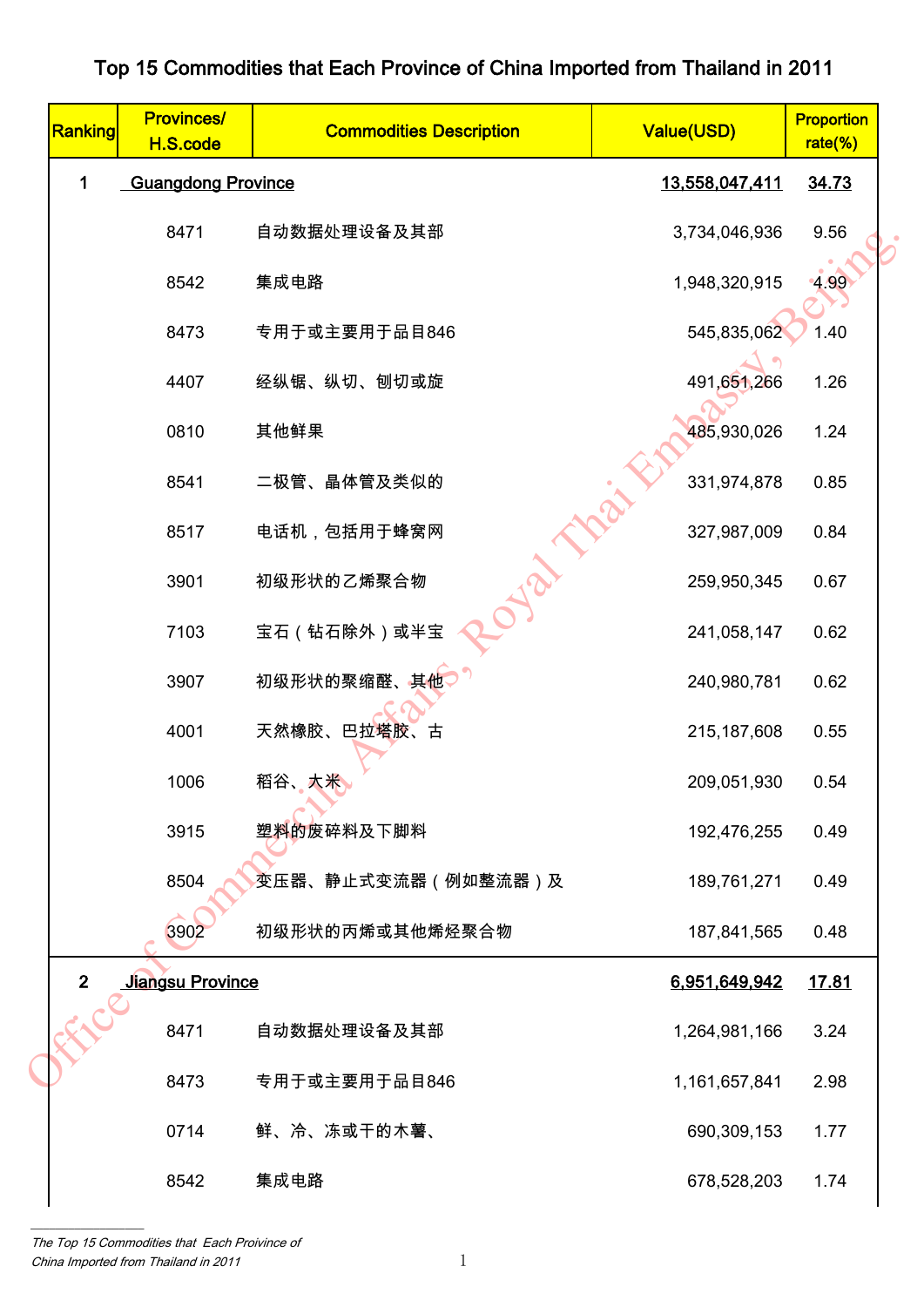| <b>Provinces/</b><br>H.S.code | <b>Commodities Description</b> | <b>Value(USD)</b> | <b>Proportion</b><br>rate(%) |                                                                         |
|-------------------------------|--------------------------------|-------------------|------------------------------|-------------------------------------------------------------------------|
| 4001                          | 天然橡胶、巴拉塔胶、古                    | 285,074,485       | 0.73                         |                                                                         |
| 2902                          | 环烃                             | 230,518,096       | 0.59                         |                                                                         |
| 2707                          | 蒸馏高温煤焦油所得的油                    | 186,299,684       | 0.48                         |                                                                         |
| 2907                          | 酚;酚醇                           | 159,373,540       | 0.41                         |                                                                         |
| 4005                          | 未硫化的复合橡胶,初级形状或板、片、             | 154,745,407       | 0.40                         |                                                                         |
| 2917                          | 多元羧酸及其酸酐、酰卤                    | 146,532,325       | 0.38                         |                                                                         |
| 8517                          | 电话机,包括用于蜂窝网                    | 97,248,007        | 0.25                         |                                                                         |
| 9001                          | 光导纤维及光导纤维束;光                   |                   | 0.23                         |                                                                         |
| 3901                          | 初级形状的乙烯聚合物                     |                   | 0.23                         |                                                                         |
| 8504                          | 变压器、静止式变流器(例如整流器)及             | 81,049,090        | 0.21                         |                                                                         |
| 8534                          | 印刷电路                           | 78,254,434        | 0.20                         |                                                                         |
| Shanghai                      |                                | 5,971,698,932     | 15.30                        |                                                                         |
| 8471                          | 自动数据处理设备及其部                    | 1,860,130,149     | 4.76                         |                                                                         |
| 8542                          | 集成电路                           | 465,955,418       | 1.19                         |                                                                         |
| 8525                          | 无线电广播、电视发送设                    |                   | 1.16                         |                                                                         |
| 4001                          | 天然橡胶、巴拉塔胶、古                    | 369,250,851       | 0.95                         |                                                                         |
| 291                           | 多元羧酸及其酸酐、酰卤                    |                   | 0.46                         |                                                                         |
| 3901                          | 初级形状的乙烯聚合物                     | 178,060,912       | 0.46                         |                                                                         |
| 3907                          | 初级形状的聚缩醛、其他                    | 169,686,837       | 0.43                         |                                                                         |
| 2907                          | 酚;酚醇                           | 146,048,350       | 0.37                         |                                                                         |
| 8534                          | 印刷电路                           |                   | 0.32                         |                                                                         |
| 8541                          | 二极管、晶体管及类似的                    | 124,072,158       | 0.32                         |                                                                         |
|                               | Eler                           |                   |                              | 91,102,376<br>90,781,212<br>453,597,973<br>178,917,226<br>125, 161, 835 |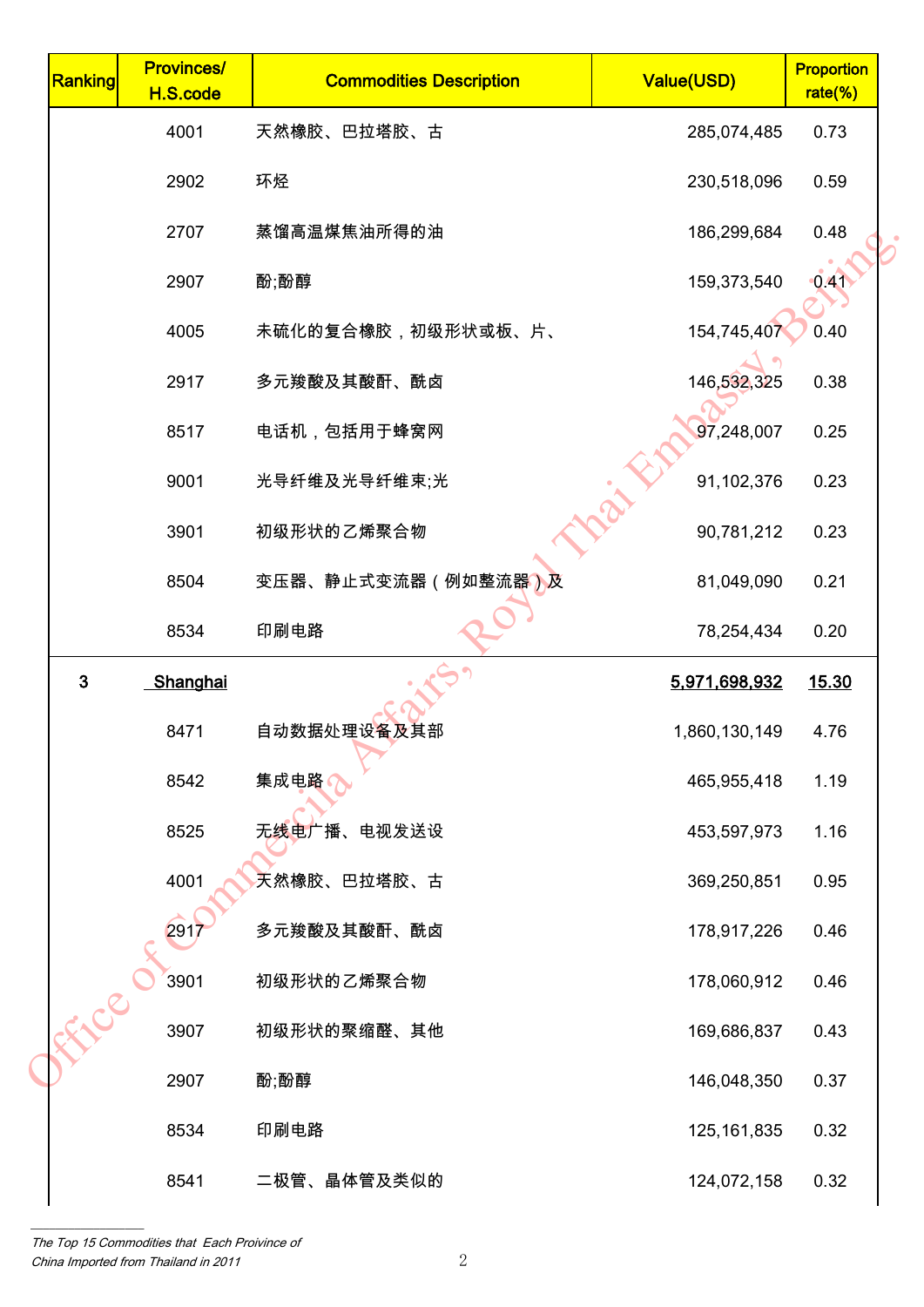| Ranking | <b>Provinces/</b><br>H.S.code | <b>Commodities Description</b> | <b>Value(USD)</b> | <b>Proportion</b><br>$rate$ %) |
|---------|-------------------------------|--------------------------------|-------------------|--------------------------------|
|         | 2709                          | 石油原油及从沥青矿物提取的原油                | 113,888,639       | 0.29                           |
|         | 8473                          | 专用于或主要用于品目846                  | 94,608,414        | 0.24                           |
|         | 8517                          | 电话机,包括用于蜂窝网                    | 80,348,714        | 0.21                           |
|         | 8504                          | 变压器、静止式变流器(例如整流器)及             | 78,324,114        | 0.20                           |
|         | 4011                          | 新的充气橡胶轮胎                       | 72,475,668        | 0.19                           |
| 4       | <b>Shandong Province</b>      |                                | 5,033,471,045     | 12.89                          |
|         | 4001                          | 天然橡胶、巴拉塔胶、古                    | 2,732,357,474     | 7.00                           |
|         | 4005                          | 未硫化的复合橡胶,初级形状或板、片、             | 761,010,505       | 1.95                           |
|         | 8471                          | 自动数据处理设备及其部                    | 315,284,378       | 0.81                           |
|         | 0714                          | 鲜、冷、冻或干的木薯、                    | 173,749,879       | 0.45                           |
|         | 4401                          | 薪柴(圆木段、块、枝、                    | 172,731,243       | 0.44                           |
|         | 8542                          | 集成电路                           | 170,661,755       | 0.44                           |
|         | 3901                          | 初级形状的乙烯聚合物                     | 154,666,668       | 0.40                           |
|         | 2707                          | 蒸馏高温煤焦油所得的油                    | 99,460,384        | 0.25                           |
|         | 8537                          | 用于电气控制或电力分配                    | 46,557,850        | 0.12                           |
|         | 1701                          | 固体甘蔗糖、甜菜糖及化学纯蔗糖                | 44,010,176        | 0.11                           |
|         | 1108                          | 淀粉;菊粉                          | 36,755,580        | 0.09                           |
|         | 2601                          | 铁矿砂及其精矿,包括焙烧黄铁矿                | 35,150,084        | 0.09                           |
| Eller   | 2616                          | 贵金属矿砂及其精矿                      | 24,937,278        | 0.06                           |
|         | 3505                          | 糊精及其他改性淀粉(例                    | 24,934,126        | 0.06                           |
|         | 8541                          | 二极管、晶体管及类似的                    | 13,047,433        | 0.03                           |
| 5       | <b>Zhejiang Province</b>      |                                | 2,130,889,201     | 5.46                           |
|         |                               |                                |                   |                                |

The Top 15 Commodities that Each Proivince of china Imported from Thailand in 2011 3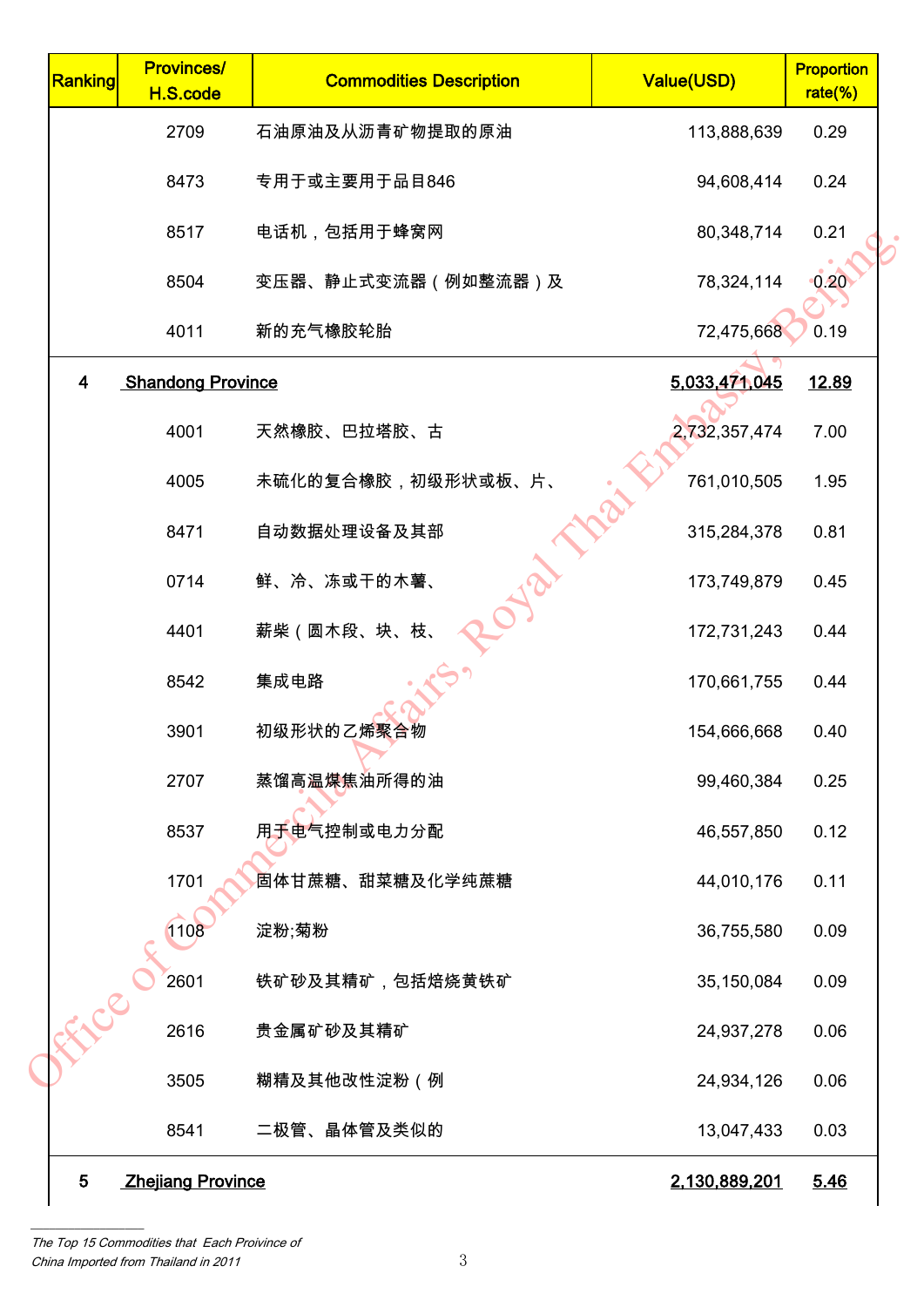| Ranking        | <b>Provinces/</b><br>H.S.code | <b>Commodities Description</b>    | Value(USD)    | <b>Proportion</b><br>$rate$ %) |
|----------------|-------------------------------|-----------------------------------|---------------|--------------------------------|
|                | 2917                          | 多元羧酸及其酸酐、酰卤                       | 311,284,279   | 0.80                           |
|                | 2902                          | 环烃                                | 244,238,180   | 0.63                           |
|                | 3901                          | 初级形状的乙烯聚合物                        | 222,307,210   | 0.57                           |
|                | 4001                          | 天然橡胶、巴拉塔胶、古                       | 182,974,582   | 0.47                           |
|                | 3902                          | 初级形状的丙烯或其他烯烃聚合物                   | 111,837,125   | 0.29                           |
|                | 3915                          | 塑料的废碎料及下脚料                        | 100,291,130   | 0.26                           |
|                | 3907                          | 初级形状的聚缩醛、其他                       | 82,910,031    | 0.21                           |
|                | 3908                          | 初级形状的聚酰胺                          | 59,379,894    | 0.15                           |
|                | 4407                          | 经纵锯、纵切、刨切或旋                       | 51,968,901    | 0.13                           |
|                | 7404                          | 铜废碎料                              | 51,479,372    | 0.13                           |
|                | 4005                          | 未硫化的复合橡胶,初级形 <mark>状或板</mark> 、片、 | 46,280,872    | 0.12                           |
|                | 8471                          | 自动数据处理设备及其部                       | 41,557,816    | 0.11                           |
|                | 8542                          | 集成电路                              | 41,499,974    | 0.11                           |
|                | 2901                          | 无环烃                               | 40,367,278    | 0.10                           |
|                | 1108                          | 淀粉;菊粉                             | 33,778,466    | 0.09                           |
| $6\phantom{1}$ | <b>Fujian Province</b>        |                                   | 1,320,125,761 | 3.38                           |
|                | 400                           | 天然橡胶、巴拉塔胶、古                       | 220, 158, 710 | 0.56                           |
| FICE           | 3901                          | 初级形状的乙烯聚合物                        | 137,909,657   | 0.35                           |
|                | 8471                          | 自动数据处理设备及其部                       | 134,250,487   | 0.34                           |
|                | 4005                          | 未硫化的复合橡胶,初级形状或板、片、                | 78,900,366    | 0.20                           |
|                | 9013                          | 其他品目未列名的液晶装                       | 62,303,173    | 0.16                           |
|                | 2902                          | 环烃                                | 61,347,393    | 0.16                           |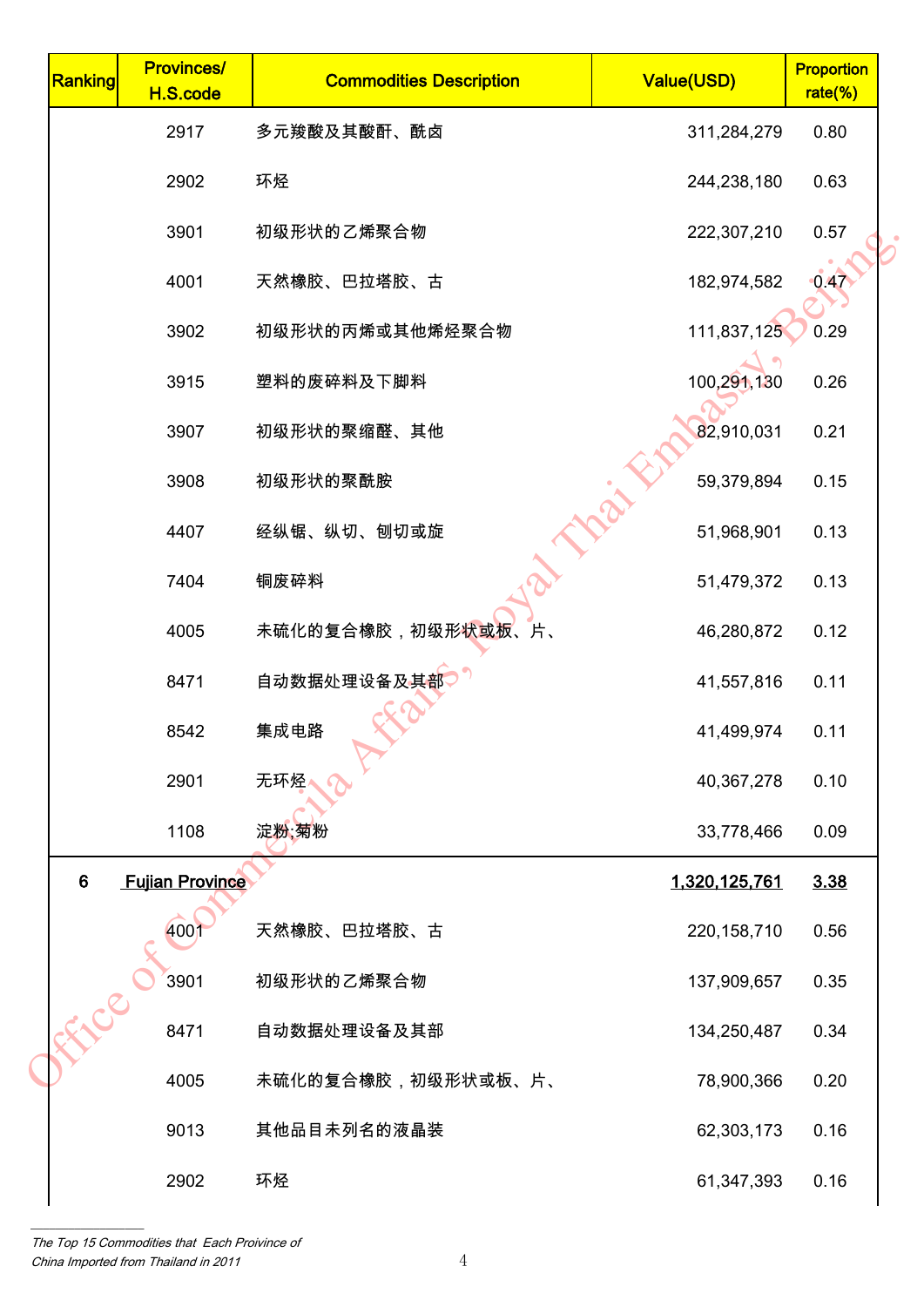| <b>Provinces/</b><br>H.S.code | <b>Commodities Description</b> | <b>Value(USD)</b> | <b>Proportion</b><br>rate(%) |                                                                    |
|-------------------------------|--------------------------------|-------------------|------------------------------|--------------------------------------------------------------------|
| 8542                          | 集成电路                           | 53,388,643        | 0.14                         |                                                                    |
| 8534                          | 印刷电路                           | 49,760,272        | 0.13                         |                                                                    |
| 8529                          | 专用于或主要用于品目8525至8528所列装         | 41,156,348        | 0.11                         |                                                                    |
| 0813                          | 品目0801至0806以外的干果;本章的什锦坚        | 40,197,129        | 0.10                         |                                                                    |
| 2917                          | 多元羧酸及其酸酐、酰卤                    | 31,019,052        | 0.08                         |                                                                    |
| 8517                          | 电话机,包括用于蜂窝网                    | 27,343,061        | 0.07                         |                                                                    |
| 4007                          | 硫化橡胶线及绳                        | 21,064,029        | 0.05                         |                                                                    |
| 1108                          | 淀粉;菊粉                          | 18,780,449        | 0.05                         |                                                                    |
| 4002                          | 合成橡胶及从油类提取的                    | 18,199,797        | 0.05                         |                                                                    |
| Tianjin                       |                                | 718,194,364       | 1.84                         |                                                                    |
| 4001                          | 天然橡胶、巴拉塔胶、                     | 98,484,873        | 0.25                         |                                                                    |
| 8542                          | 集成电路                           | 94,993,829        | 0.24                         |                                                                    |
| 3901                          | 初级形状的乙烯聚合物                     | 67,722,379        | 0.17                         |                                                                    |
| 8529                          | 专用于或主要用于品目8525至8528所列装         | 36,654,801        | 0.09                         |                                                                    |
| 1701                          | 固体甘蔗糖、甜菜糖及化学纯蔗糖                |                   | 0.08                         |                                                                    |
| 1108                          | 淀粉;菊粉                          |                   | 0.06                         |                                                                    |
| 270                           | 蒸馏高温煤焦油所得的油                    |                   | 0.06                         |                                                                    |
| 4005                          | 未硫化的复合橡胶,初级形状或板、片、             | 22,696,670        | 0.06                         |                                                                    |
| 8541                          | 二极管、晶体管及类似的                    |                   | 0.06                         |                                                                    |
| 8471                          | 自动数据处理设备及其部                    | 22,433,620        | 0.06                         |                                                                    |
| 4407                          | 经纵锯、纵切、刨切或旋                    |                   | 0.05                         |                                                                    |
| 3907                          | 初级形状的聚缩醛、其他                    | 20,480,987        | 0.05                         |                                                                    |
|                               | Elec                           |                   |                              | 29,426,042<br>24,937,633<br>24,253,767<br>22,446,836<br>21,329,408 |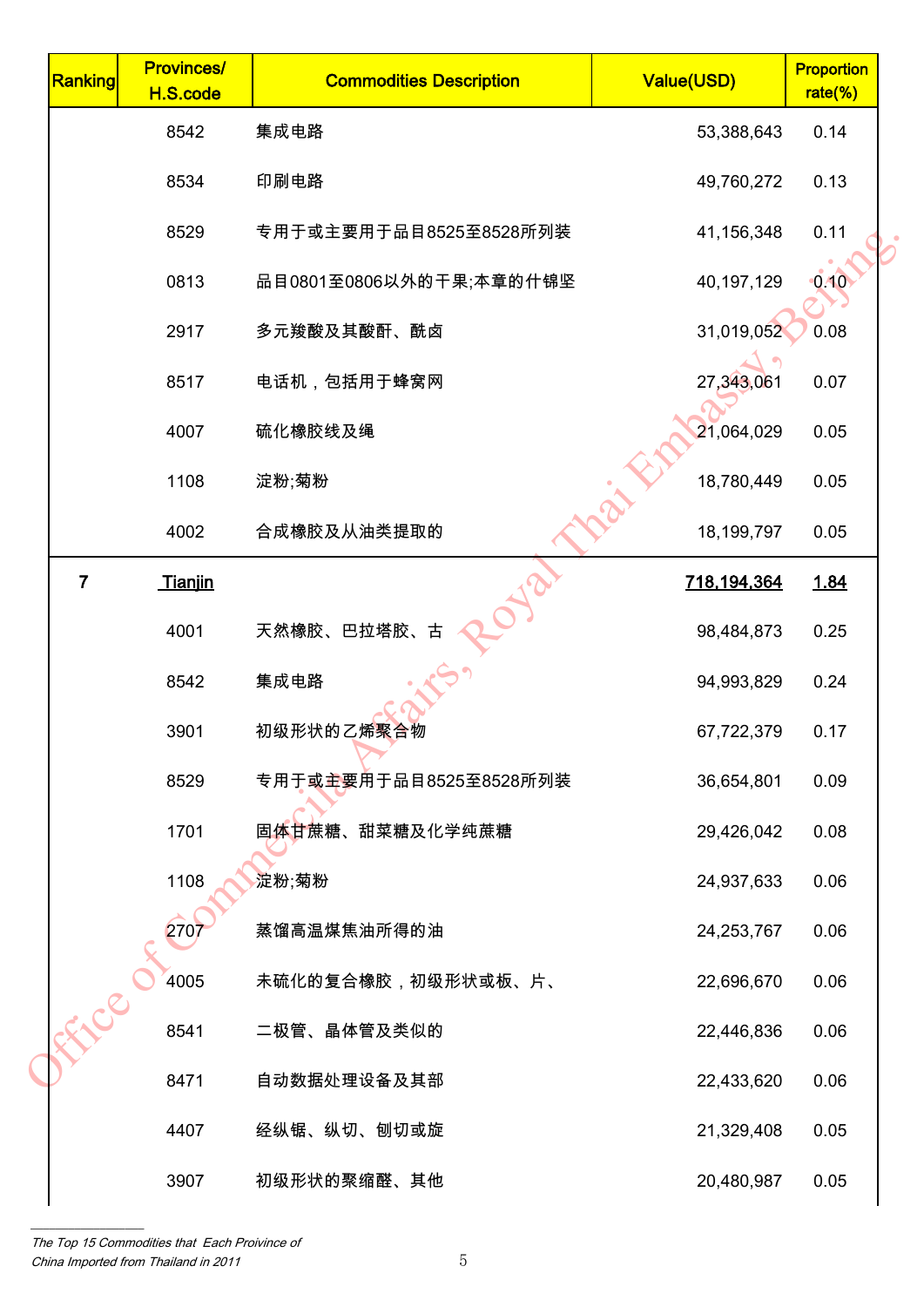| Ranking          | <b>Provinces/</b><br>H.S.code | <b>Commodities Description</b> | Value(USD)    | <b>Proportion</b><br>rate(%) |
|------------------|-------------------------------|--------------------------------|---------------|------------------------------|
|                  | 3505                          | 糊精及其他改性淀粉(例                    | 18,315,785    | 0.05                         |
|                  | 7404                          | 铜废碎料                           | 17,575,163    | 0.05                         |
|                  | 3920                          | 其他非泡沫塑料的板、片                    | 10,255,613    | 0.03                         |
| 8                | <b>Liaoning Province</b>      |                                | 611,670,964   | 1.57                         |
|                  | 4001                          | 天然橡胶、巴拉塔胶、古                    | 119,055,032   | 0.30                         |
|                  | 2710                          | 石油及从沥青矿物提取的                    | 81,915,811    | 0.21                         |
|                  | 4005                          | 未硫化的复合橡胶,初级形状或板、片、             | 59,868,894    | 0.15                         |
|                  | 8542                          | 集成电路                           | 36,644,993    | 0.09                         |
|                  | 3901                          | 初级形状的乙烯聚合物                     | 32,565,273    | 0.08                         |
|                  | 8471                          | 自动数据处理设备及其部                    | 32,222,553    | 0.08                         |
|                  | 8529                          | 专用于或主要用于品目8525至8528所列装         | 29,199,692    | 0.07                         |
|                  | 1701                          | 固体甘蔗糖、甜菜糖及化学纯蔗糖                | 22,639,913    | 0.06                         |
|                  | 2902                          | 环烃                             | 17,017,925    | 0.04                         |
|                  | 4104                          | 经鞣制的不带毛牛皮(包                    | 15,574,578    | 0.04                         |
|                  | 7312                          | 非绝缘的钢铁绞股线、绳、缆、编带、吊             | 15,129,965    | 0.04                         |
|                  | 3907                          | 初级形状的聚缩醛、其他                    | 12,541,780    | 0.03                         |
|                  | 854j                          | 二极管、晶体管及类似的                    | 12, 192, 943  | 0.03                         |
|                  | 4011                          | 新的充气橡胶轮胎                       | 11,097,547    | 0.03                         |
| 36.5             | 4107                          | 经鞣制或半硝处理后进一                    | 8,354,162     | 0.02                         |
| $\boldsymbol{9}$ | Beijing                       |                                | 590,696,966   | <u>1.51</u>                  |
|                  | 8517                          | 电话机,包括用于蜂窝网                    | 123, 164, 644 | 0.32                         |
|                  | 8542                          | 集成电路                           | 111,045,803   | 0.28                         |
|                  |                               |                                |               |                              |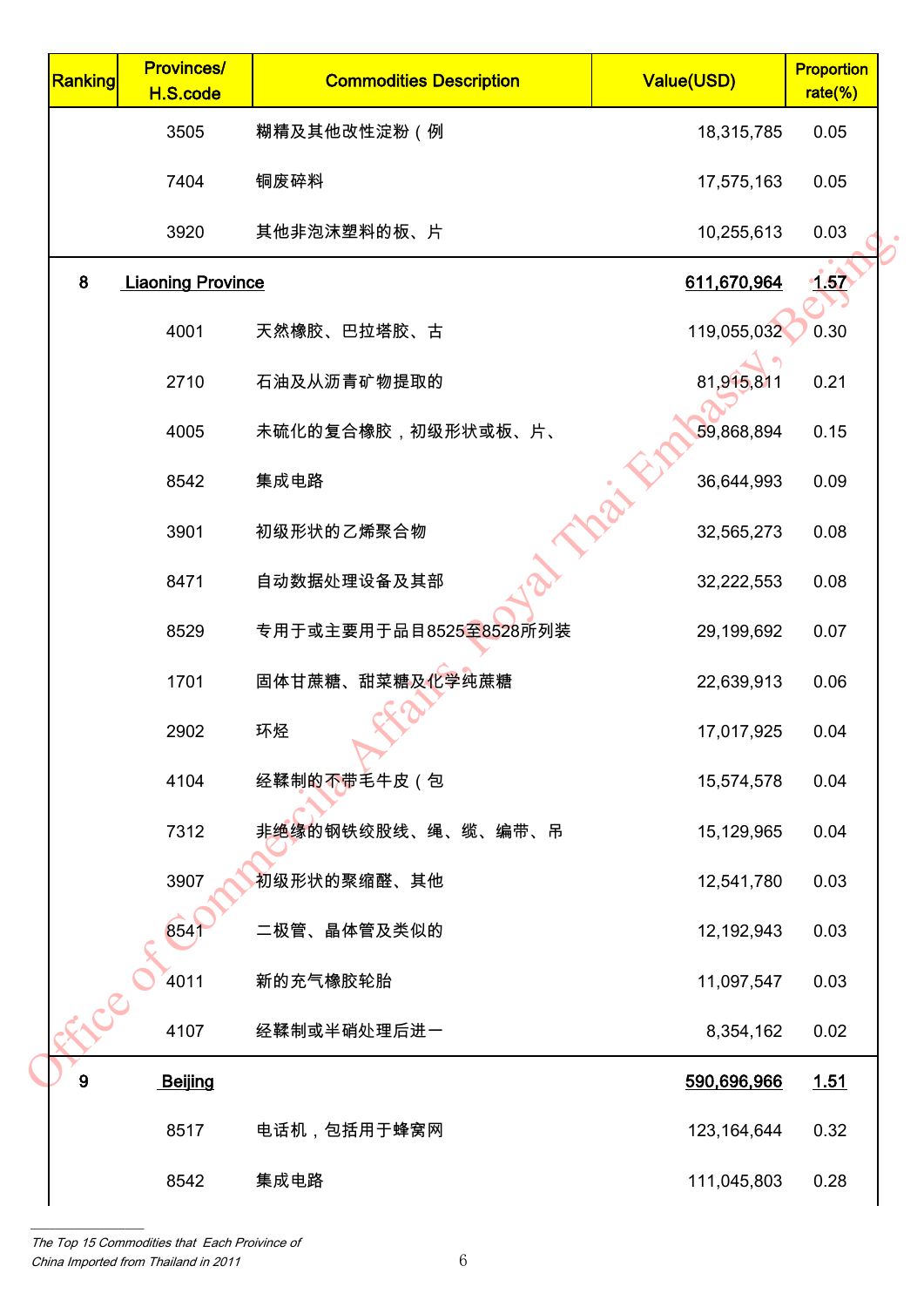| Ranking         | <b>Provinces/</b><br>H.S.code | <b>Commodities Description</b> | Value(USD)  | <b>Proportion</b><br>rate(%) |
|-----------------|-------------------------------|--------------------------------|-------------|------------------------------|
|                 | 3901                          | 初级形状的乙烯聚合物                     | 50,933,336  | 0.13                         |
|                 | 4005                          | 未硫化的复合橡胶,初级形状或板、片、             | 36,522,314  | 0.09                         |
|                 | 4001                          | 天然橡胶、巴拉塔胶、古                    | 36,198,834  | 0.09                         |
|                 | 1006                          | 稻谷、大米                          | 14,324,605  | 0.04                         |
|                 | 8471                          | 自动数据处理设备及其部                    | 12,440,450  | 0.03                         |
|                 | 3920                          | 其他非泡沫塑料的板、片                    | 12,287,136  | 0.03                         |
|                 | 2907                          | 酚;酚醇                           | 9,244,857   | 0.02                         |
|                 | 2303                          | 制造淀粉过程中的残渣及                    | 8,678,857   | 0.02                         |
|                 | 8443                          | 用品目8442的印刷用版 (                 | 7,669,736   | 0.02                         |
|                 | 3302                          | 工业原料用的混合香料以                    | 7,590,557   | 0.02                         |
|                 | 9013                          | 其他品目未列名的液晶装                    | 7,087,906   | 0.02                         |
|                 | 8534                          | 印刷电路                           | 6,577,541   | 0.02                         |
|                 | 9026                          | 液体或气体的流量、液位                    | 6,312,258   | 0.02                         |
| 10 <sub>1</sub> | <b>Yunnan Province</b>        |                                | 320,620,151 | 0.82                         |
|                 | 4005                          | 未硫化的复合橡胶,初级形状或板、片、             | 210,554,543 | 0.54                         |
|                 | 8001                          | 未锻轧锡                           | 50,003,555  | 0.13                         |
|                 | 0804                          | 鲜或干的椰枣、无花果、                    | 17,073,379  | 0.04                         |
|                 | 3824                          | 铸模及铸芯用粘合剂;其他                   | 11,093,507  | 0.03                         |
| -FLCC           | 0810                          | 其他鲜果                           | 10,677,993  | 0.03                         |
|                 | 4001                          | 天然橡胶、巴拉塔胶、古                    | 6,158,657   | 0.02                         |
|                 | 0803                          | 鲜或干的香蕉,包括芭蕉                    | 5,337,746   | 0.01                         |
|                 | 2710                          | 石油及从沥青矿物提取的                    | 1,933,679   | 0.00                         |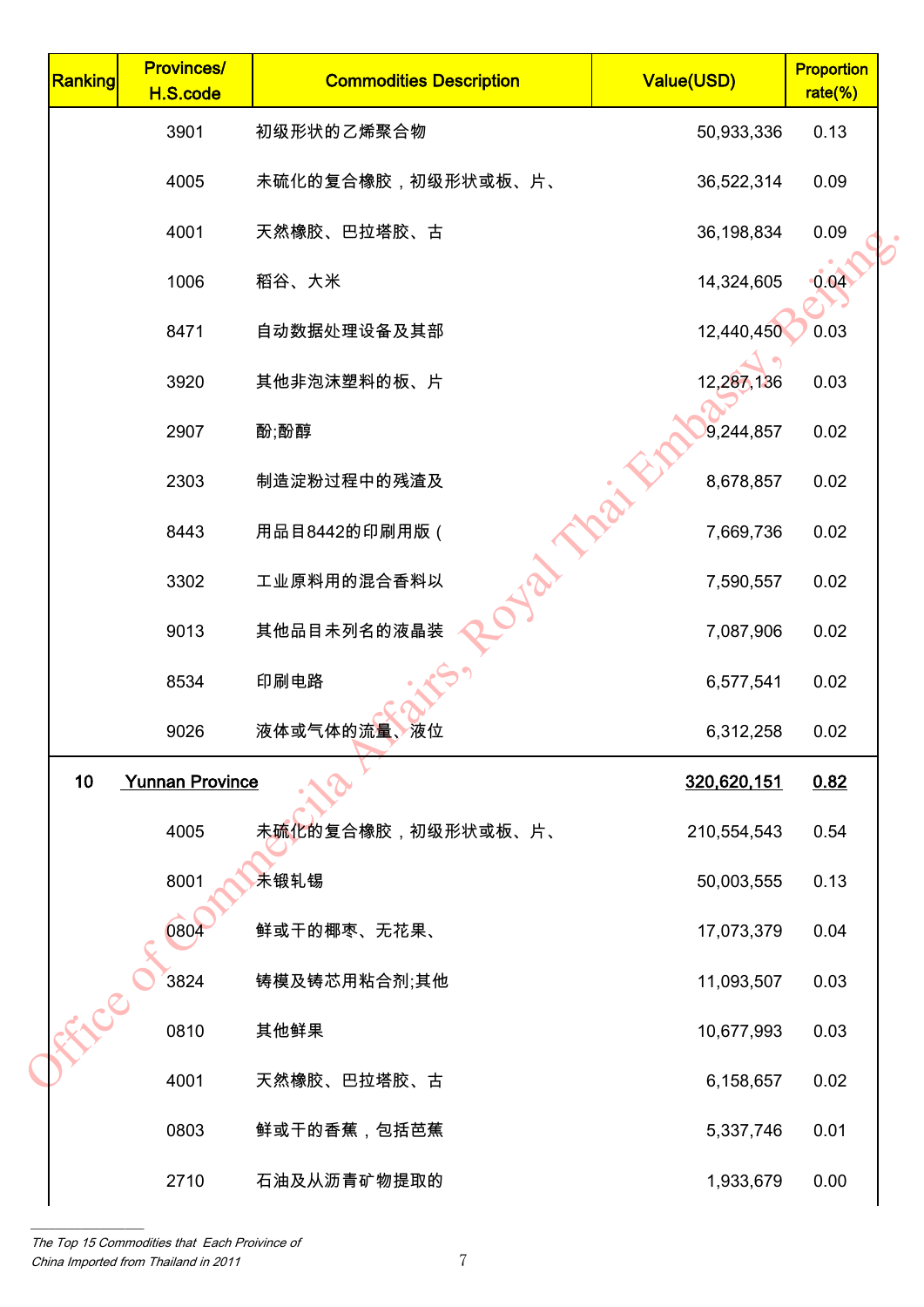| Ranking | <b>Provinces/</b><br>H.S.code | <b>Commodities Description</b> | Value(USD)  | <b>Proportion</b><br>$rate$ %) |  |
|---------|-------------------------------|--------------------------------|-------------|--------------------------------|--|
|         | 8422                          | 洗碟机;瓶子及其他容器的                   | 967,245     | 0.00                           |  |
|         | 2617                          | 其他矿砂及其精矿                       | 946,764     | 0.00                           |  |
|         | 0603                          | 制花束或装饰用的插花及                    | 728,944     | 0.00                           |  |
|         | 0306                          | 带壳或去壳的甲壳动物,                    | 672,778     | 0.00                           |  |
|         | 4407                          | 经纵锯、纵切、刨切或旋                    | 584,942     | 0.00                           |  |
|         | 3920                          | 其他非泡沫塑料的板、片                    | 556,936     | 0.00                           |  |
|         | 1211                          | 主要用作香料、药料、杀                    | 375,381     | 0.00                           |  |
| 11      | Chongqing                     |                                | 286,625,989 | 0.73                           |  |
|         | 8471                          | 自动数据处理设备及其部                    | 169,112,507 | 0.43                           |  |
|         | 4005                          | 未硫化的复合橡胶,初级形状或板、               | 40,412,935  | 0.10                           |  |
|         | 2902                          | 环烃                             | 22,389,866  | 0.06                           |  |
|         | 8542                          | 集成电路                           | 11,581,085  | 0.03                           |  |
|         | 8415                          | 空气调节器,装有电扇及                    | 9,127,471   | 0.02                           |  |
|         | 3901                          | 初级形状的乙烯聚合物                     | 8,491,972   | 0.02                           |  |
|         | 8473                          | 专用于或主要用于品目846                  | 4,603,114   | 0.01                           |  |
|         | 8532                          | 固定、可变或可调(微调)电容器                | 3,802,680   | 0.01                           |  |
|         | 852)                          | 无线电广播接收设备,不                    | 1,912,025   | 0.00                           |  |
| Eler    | 8407                          | 点燃往复式或旋转式活塞内燃发动机               | 1,675,327   | 0.00                           |  |
|         | 3907                          | 初级形状的聚缩醛、其他                    | 1,668,851   | 0.00                           |  |
|         | 3505                          | 糊精及其他改性淀粉(例                    | 1,013,657   | 0.00                           |  |
|         | 4001                          | 天然橡胶、巴拉塔胶、古                    | 937,440     | 0.00                           |  |
|         | 8541                          | 二极管、晶体管及类似的                    | 932,628     | 0.00                           |  |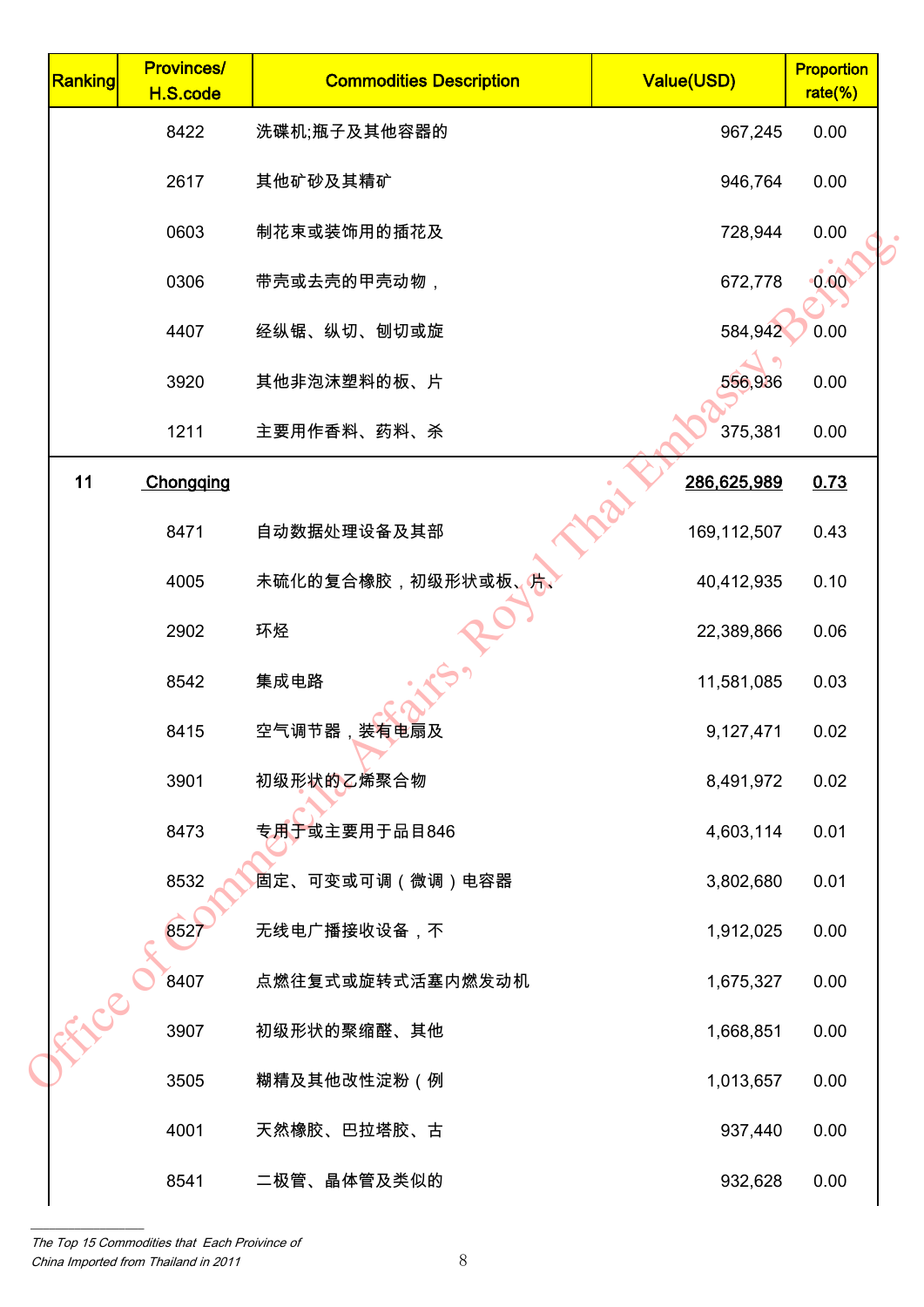| <b>Provinces/</b><br>H.S.code | <b>Commodities Description</b> | Value(USD)                                       | <b>Proportion</b><br>rate(%) |
|-------------------------------|--------------------------------|--------------------------------------------------|------------------------------|
| 8456                          | 用激光、其他光、光子束                    | 835,667                                          | 0.00                         |
|                               |                                | 242,124,765                                      | 0.62                         |
| 4005                          | 未硫化的复合橡胶,初级形状或板、片、             | 128,094,875                                      | 0.33                         |
| 4001                          | 天然橡胶、巴拉塔胶、古                    | 113,565,042                                      | 0.29                         |
| 8103                          | 钽及其制品,包括废碎料                    | 109,720                                          | 0.00                         |
| 8458                          | 切削金属的车床 (包括车削中心)               | 96,704                                           | 0.00                         |
| 2602                          | 锰矿砂及其精矿,包括以                    | 90,579                                           | 0.00                         |
| 8301                          | 贱金属制的锁(钥匙锁、                    | 75,040                                           | 0.00                         |
| 7612                          | 盛装物料用的铝制桶、罐                    | 43,348                                           | 0.00                         |
| 3907                          | 初级形状的聚缩醛、其他                    | 31,502                                           | 0.00                         |
| 8466                          | 专用于或主要用于品目845                  | 15,205                                           | 0.00                         |
| 6109                          | 针织或钩编的T恤衫、汗衫及其他背心              | 1,719                                            | 0.00                         |
| 6207                          | 男式背心及其他内衣、内                    | 392                                              | 0.00                         |
| 8431                          | 专用于或主要用于品目8425至8430所列机         | 300                                              | 0.00                         |
| 3926                          | 其他塑料制品及品目3901至3914所列其他         | 263                                              | 0.00                         |
| 6214                          | 披巾、头巾、围巾、披纱、面纱及类似品             | 76                                               | 0.00                         |
|                               |                                | 224,782,102                                      | 0.58                         |
| 4001                          | 天然橡胶、巴拉塔胶、古                    | 143,811,284                                      | 0.37                         |
| 0714                          | 鲜、冷、冻或干的木薯、                    | 38,576,239                                       | 0.10                         |
| 8517                          | 电话机,包括用于蜂窝网                    | 10,271,588                                       | 0.03                         |
| 3907                          | 初级形状的聚缩醛、其他                    | 5,868,592                                        | 0.02                         |
| 8536                          | 电路开关、保护或连接用                    | 5,597,290                                        | 0.01                         |
|                               | -5100-                         | <b>Guizhou Province</b><br><b>Henan Province</b> |                              |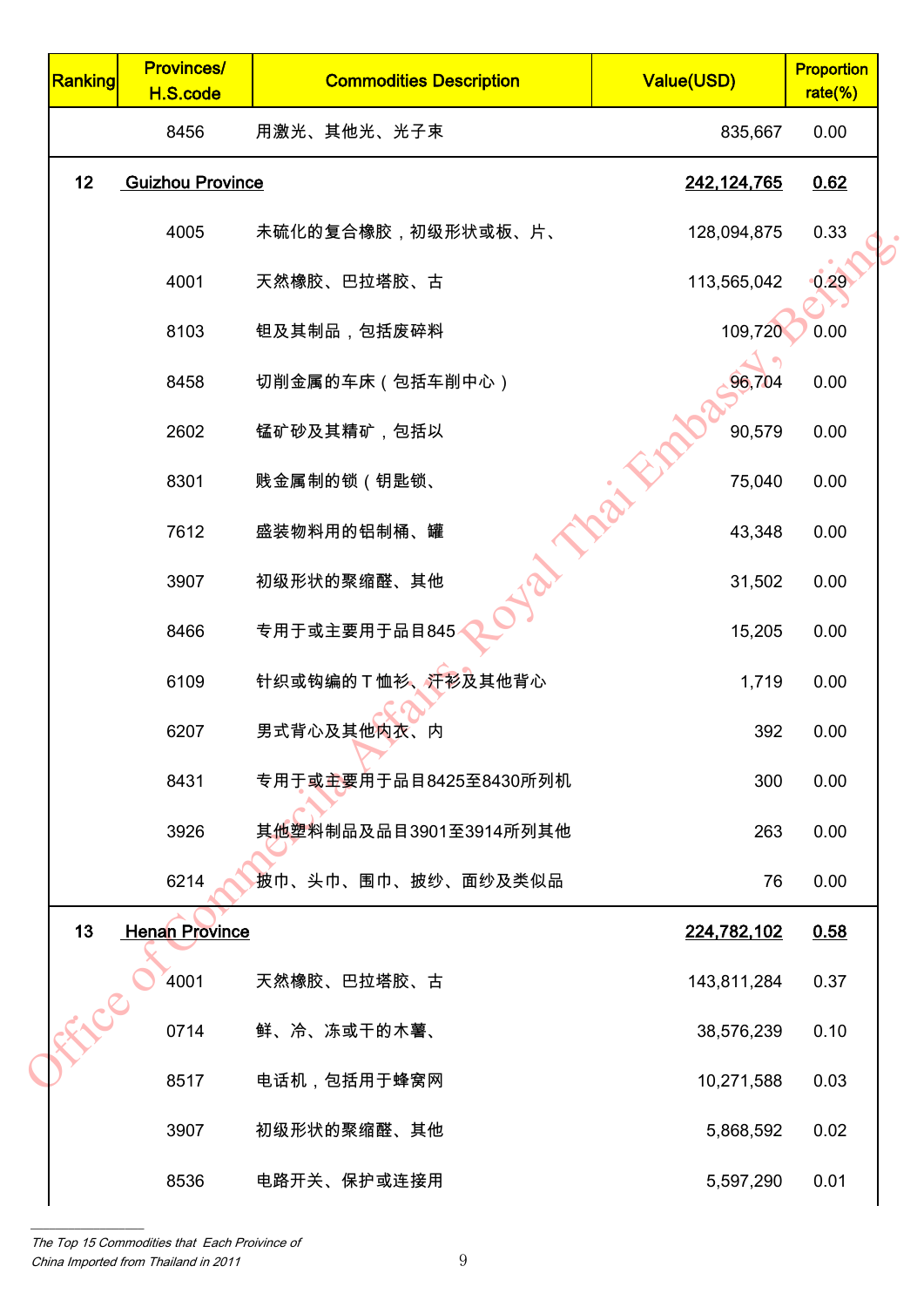| 0.01<br>0.01<br>0.00<br>0.00<br>0.00<br>0.00<br>0.00 |
|------------------------------------------------------|
|                                                      |
|                                                      |
|                                                      |
|                                                      |
|                                                      |
|                                                      |
|                                                      |
| 0.00                                                 |
| 0.00                                                 |
| 0.00                                                 |
| 0.57                                                 |
| 0.18                                                 |
| 0.18                                                 |
| 0.04                                                 |
| 0.02                                                 |
| 0.01                                                 |
| 0.01                                                 |
| 0.01                                                 |
| 0.01                                                 |
| 0.01                                                 |
| 0.01                                                 |
| 0.01                                                 |
|                                                      |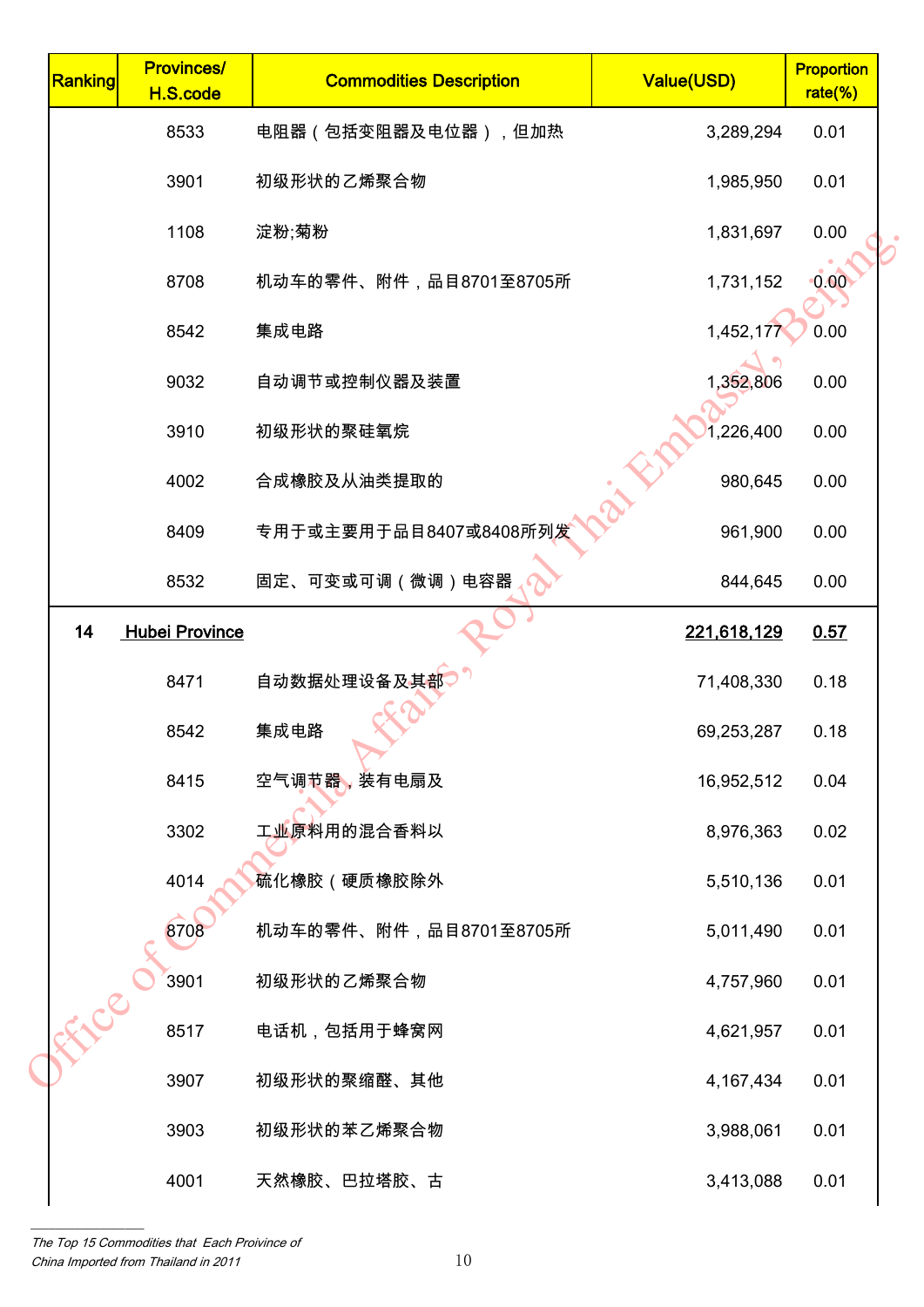| 9031<br>本章其他品目未列名的测<br>2,940,785<br>鲜、冷、冻或干的木薯、<br>0714<br>2,659,680<br>纺织材料的新或旧的碎织物及废线、绳、<br>6310<br>2,212,086 | 0.01<br>0.01<br>0.01<br>0.00 |
|-----------------------------------------------------------------------------------------------------------------|------------------------------|
|                                                                                                                 |                              |
|                                                                                                                 |                              |
|                                                                                                                 |                              |
| 未硫化的复合橡胶,初级形状或板、片、<br>4005<br>1,907,124                                                                         |                              |
| 15<br>152,369,024<br><b>Guangxi Zhuang Autonomous Region</b>                                                    | 0.39                         |
| 1108<br>淀粉;菊粉<br>25,096,183                                                                                     | 0.06                         |
| 23,828,802<br>集成电路<br>8542                                                                                      | 0.06                         |
| 23, 164, 379<br>冶炼钢铁所产生的熔渣、<br>2619                                                                             | 0.06                         |
| 石油焦、石油沥青及其他<br>2713<br>21,238,997                                                                               | 0.05                         |
| 鲜、冷、冻或干的木薯、<br>0714<br>13,770,315                                                                               | 0.04                         |
| 天然橡胶、巴拉塔胶、古<br>4001<br>13,700,456                                                                               | 0.04                         |
| 铁矿砂及其精矿,包括焙烧黄铁矿<br>2601<br>11,238,842                                                                           | 0.03                         |
| 铸模及铸芯用粘合剂;其他<br>3824<br>4,052,620                                                                               | 0.01                         |
| 2607<br>铅矿砂及其精矿<br>1,748,265                                                                                    | 0.00                         |
| 经鞣制的不带毛牛皮(包<br>4104<br>1,682,513                                                                                | 0.00                         |
| 2608<br>锌矿砂及其精矿<br>1,624,714                                                                                    | 0.00                         |
| 2303<br>制造淀粉过程中的残渣及<br>1,597,063                                                                                | 0.00                         |
| 二极管、晶体管及类似的<br>8541<br>803,549                                                                                  | 0.00                         |
| Eler<br>其他非泡沫塑料的板、片<br>3920<br>747,657                                                                          | 0.00                         |
| 锰矿砂及其精矿,包括以<br>2602<br>671,484                                                                                  | 0.00                         |
| 16<br><b>Anhui Province</b><br>140,211,921                                                                      | 0.36                         |
| 天然橡胶、巴拉塔胶、古<br>4001<br>42,211,423                                                                               | 0.11                         |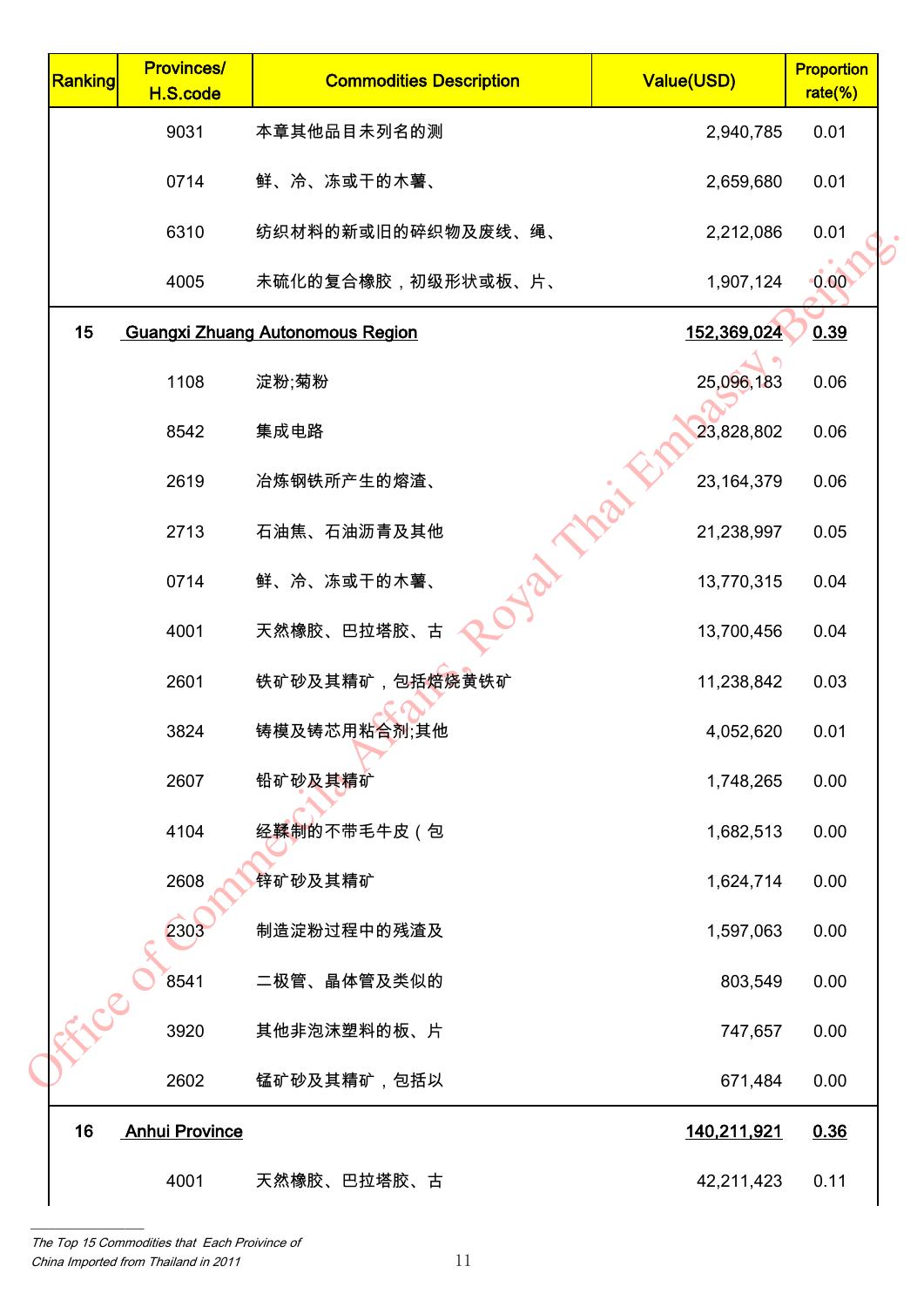| Ranking | <b>Provinces/</b><br>H.S.code | <b>Commodities Description</b> | Value(USD)         | <b>Proportion</b><br>rate(%) |
|---------|-------------------------------|--------------------------------|--------------------|------------------------------|
|         | 0714                          | 鲜、冷、冻或干的木薯、                    | 26,485,118         | 0.07                         |
|         | 4005                          | 未硫化的复合橡胶,初级形状或板、片、             | 9,740,414          | 0.02                         |
|         | 2907                          | 酚;酚醇                           | 8,994,214          | 0.02                         |
|         | 3823                          | 工业用单羧脂肪酸;精炼所得的酸性油;工            | 5,939,847          | 0.02                         |
|         | 8542                          | 集成电路                           | 5, 145, 795        | 0.01                         |
|         | 8501                          | 电动机及发电机(不包括发电机组)               | 5,000,264          | 0.01                         |
|         | 3915                          | 塑料的废碎料及下脚料                     | 4,554,680          | 0.01                         |
|         | 7005                          | 浮法玻璃板、片及表面研                    | 4,249,719          | 0.01                         |
|         | 3901                          | 初级形状的乙烯聚合物                     | 3,731,971          | 0.01                         |
|         | 8541                          | 二极管、晶体管及类似的                    | 3,141,533          | 0.01                         |
|         | 3902                          | 初级形状的丙烯或其他烯烃聚合物                | 2,991,691          | 0.01                         |
|         | 5402                          | 合成纤维长丝纱线 (缝纫                   | 2,303,396          | 0.01                         |
|         | 3304                          | 美容品或化妆品及护肤品                    | 1,788,534          | 0.00                         |
|         | 5107                          | 精梳羊毛纱线,非供零售用                   | 1,182,918          | 0.00                         |
| 17      | <b>Hebei Province</b>         |                                | <u>119,160,876</u> | 0.31                         |
|         | 4001                          | 天然橡胶、巴拉塔胶、古                    | 63,348,877         | 0.16                         |
|         | 1108                          | 淀粉;菊粉                          | 13,376,001         | 0.03                         |
|         | 8542                          | 集成电路                           | 7,287,858          | 0.02                         |
| FICE    | 3904                          | 初级形状的氯乙烯或其他卤化烯烃聚合物             | 5,236,015          | 0.01                         |
|         | 2601                          | 铁矿砂及其精矿,包括焙烧黄铁矿                | 4,714,126          | 0.01                         |
|         | 8414                          | 空气泵或真空泵、空气及                    | 4,009,107          | 0.01                         |
|         | 3901                          | 初级形状的乙烯聚合物                     | 3,355,143          | 0.01                         |
|         |                               |                                |                    |                              |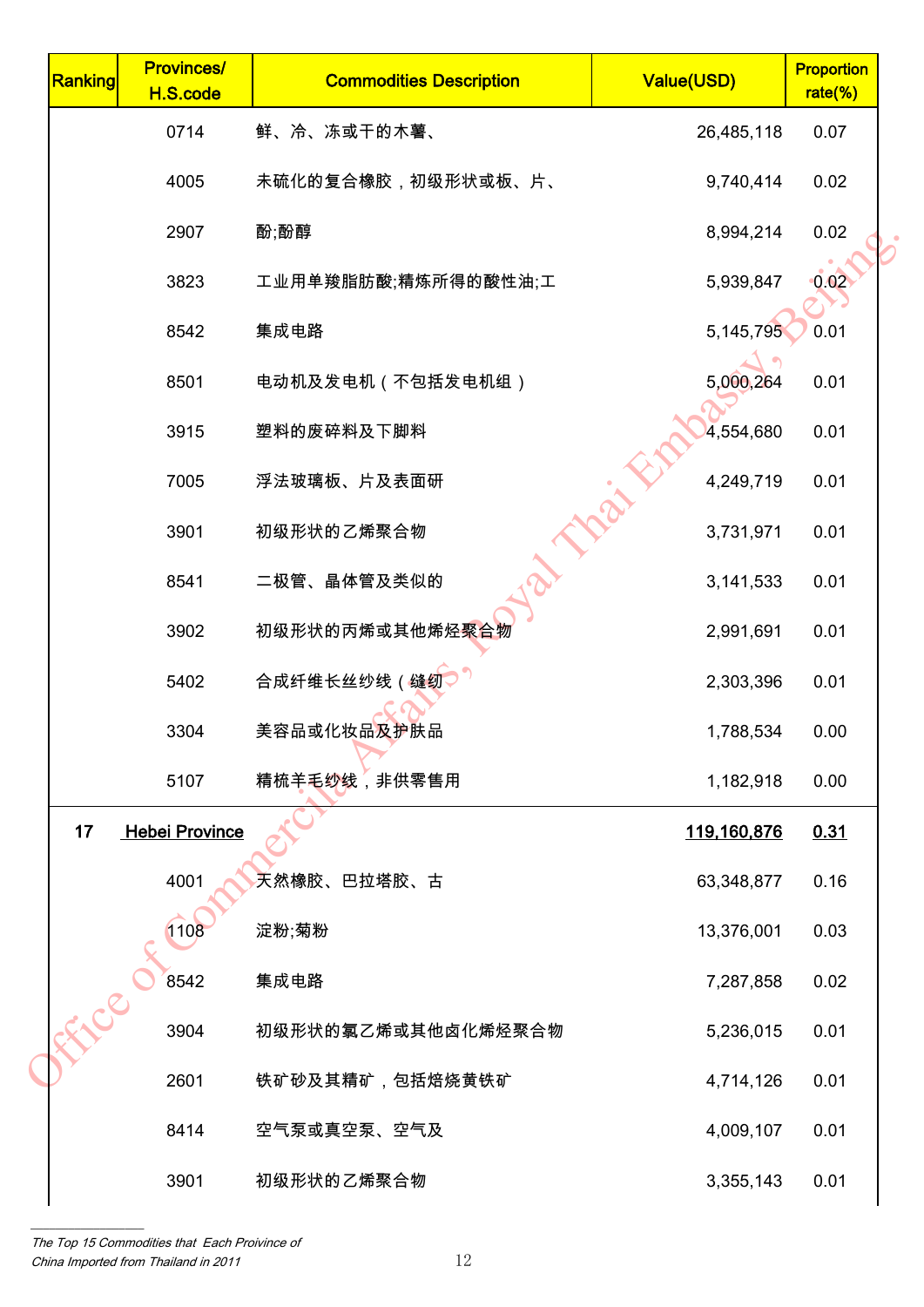| Ranking | <b>Provinces/</b><br>H.S.code | <b>Commodities Description</b> | Value(USD)  | <b>Proportion</b><br>$rate(\%)$ |  |
|---------|-------------------------------|--------------------------------|-------------|---------------------------------|--|
|         | 5601                          | 纺织材料絮胎及其制品;长                   | 2,180,727   | 0.01                            |  |
|         | 4410                          | 碎料板、定向刨花板(OSB                  | 2,068,630   | 0.01                            |  |
|         | 3902                          | 初级形状的丙烯或其他烯烃聚合物                | 1,896,028   | 0.00                            |  |
|         | 3907                          | 初级形状的聚缩醛、其他                    | 1,159,360   | 0.00                            |  |
|         | 7005                          | 浮法玻璃板、片及表面研                    | 1,061,587   | 0.00                            |  |
|         | 8407                          | 点燃往复式或旋转式活塞内燃发动机               | 929,052     | 0.00                            |  |
|         | 8517                          | 电话机,包括用于蜂窝网                    | 770,516     | 0.00                            |  |
|         | 5305                          | 椰壳纤维、蕉麻(马尼拉                    | 719,236     | 0.00                            |  |
| 18      | <b>Sichuan Province</b>       |                                | 115,385,985 | 0.30                            |  |
|         | 2902                          | 环烃                             | 24,078,187  | 0.06                            |  |
|         | 8544                          | 绝缘(包括漆包或阳极化                    | 23,816,746  | 0.06                            |  |
|         | 8542                          | 集成电路                           | 17,071,200  | 0.04                            |  |
|         | 8471                          | 自动数据处理设备及其部                    | 6,765,190   | 0.02                            |  |
|         | 2707                          | 蒸馏高温煤焦油所得的油                    | 5,127,418   | 0.01                            |  |
|         | 2713                          | 石油焦、石油沥青及其他                    | 4,720,410   | 0.01                            |  |
|         | 3907                          | 初级形状的聚缩醛、其他                    | 4,466,220   | 0.01                            |  |
|         | 8533                          | 电阻器(包括变阻器及电位器),但加热             | 3,220,419   | 0.01                            |  |
| Free    | 3901                          | 初级形状的乙烯聚合物                     | 2,906,970   | 0.01                            |  |
|         | 0714                          | 鲜、冷、冻或干的木薯、                    | 2,594,883   | 0.01                            |  |
|         | 2909                          | 醚、醚醇、醚酚、醚醇酚                    | 2,194,995   | 0.01                            |  |
|         | 8541                          | 二极管、晶体管及类似的                    | 1,971,541   | 0.01                            |  |
|         | 4005                          | 未硫化的复合橡胶,初级形状或板、片、             | 1,823,916   | 0.00                            |  |
|         |                               |                                |             |                                 |  |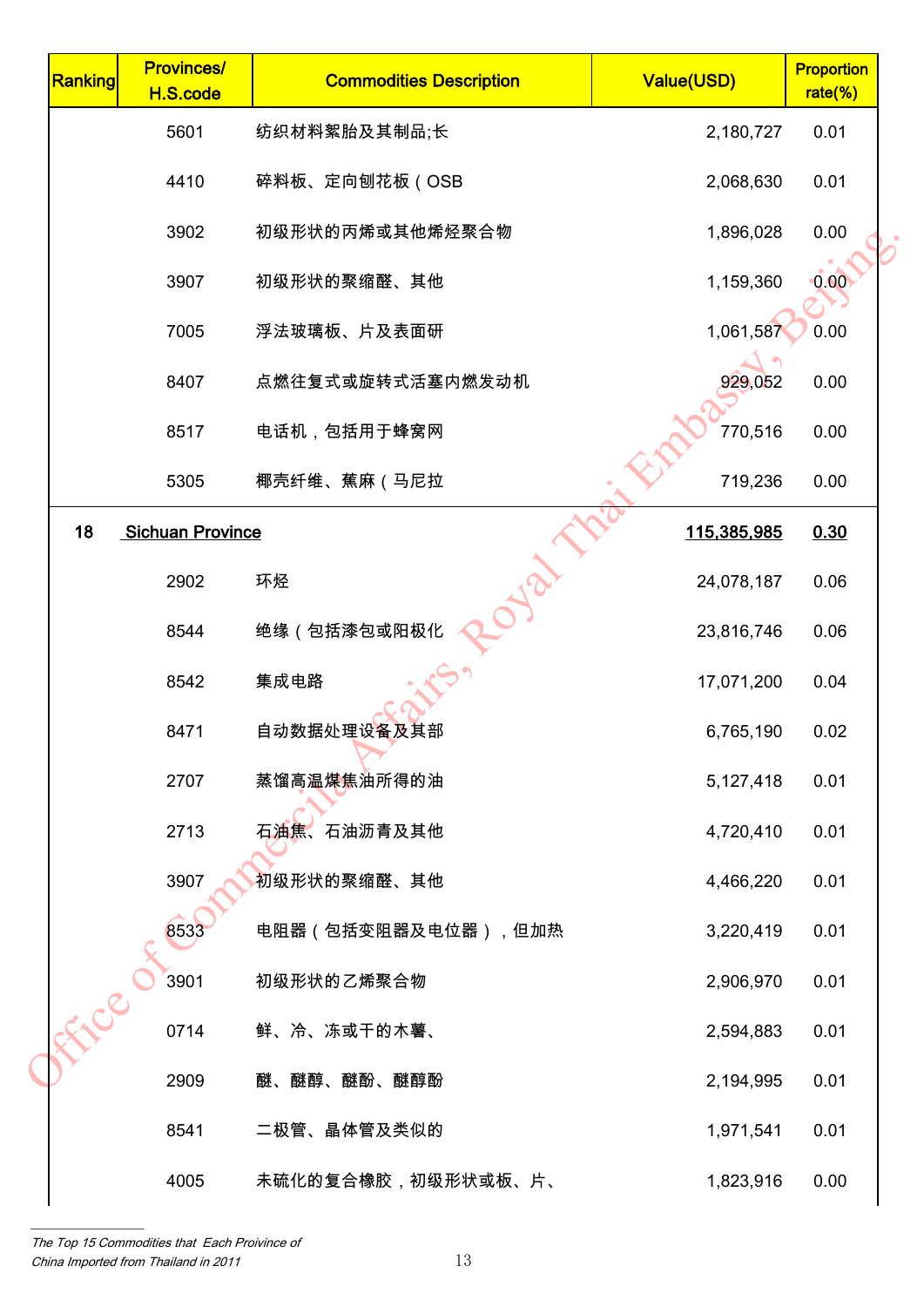| Ranking | <b>Provinces/</b><br>H.S.code | <b>Commodities Description</b> | <b>Value(USD)</b> | <b>Proportion</b><br>rate(%) |
|---------|-------------------------------|--------------------------------|-------------------|------------------------------|
|         | 9030                          | 示波器、频谱分析仪及其                    | 1,610,064         | 0.00                         |
|         | 8532                          | 固定、可变或可调(微调)电容器                | 1,573,344         | 0.00                         |
| 19      | <b>Hainan Province</b>        |                                | 78,925,536        | 0.20                         |
|         | 4401                          | 薪柴(圆木段、块、枝、                    | 42,150,007        | 0.11                         |
|         | 1108                          | 淀粉;菊粉                          | 15,096,743        | 0.04                         |
|         | 4001                          | 天然橡胶、巴拉塔胶、古                    | 5,277,073         | 0.01                         |
|         | 3901                          | 初级形状的乙烯聚合物                     | 3,866,700         | 0.01                         |
|         | 3004                          | 由混合或非混合产品构成                    | 2,270,262         | 0.01                         |
|         | 6212                          | 胸罩、腹带、紧身胸衣、                    | 1,848,311         | 0.00                         |
|         | 2713                          | 石油焦、石油沥青及其他                    | 1,751,021         | 0.00                         |
|         | 0306                          | 带壳或去壳的甲壳动物,                    | 818,384           | 0.00                         |
|         | 6108                          | 针织或钩编的女式长衬裙                    | 620,118           | 0.00                         |
|         | 2614                          | 钛矿砂及其精矿                        | 541,680           | 0.00                         |
|         | 3505                          | 糊精及其他改性淀粉(例                    | 538,472           | 0.00                         |
|         | 2530                          | 其他品目未列名的矿产品                    | 382,200           | 0.00                         |
|         | 5305                          | 椰壳纤维、蕉麻(马尼拉                    | 373,718           | 0.00                         |
|         | 3903                          | 初级形状的苯乙烯聚合物                    | 367,106           | 0.00                         |
|         | 4402                          | 木炭(包括果壳炭及果核炭),不论是否             | 262,202           | 0.00                         |
| 20      | <b>Hunan Province</b>         |                                | 62,047,865        | 0.16                         |
|         | 2530                          | 其他品目未列名的矿产品                    | 11,963,070        | 0.03                         |
|         | 2612                          | 铀或钍矿砂及其精矿                      | 11,514,000        | 0.03                         |
|         | 4703                          | 烧碱木浆或硫酸盐木浆,但溶解级的除外             | 5,795,074         | 0.01                         |
|         |                               |                                |                   |                              |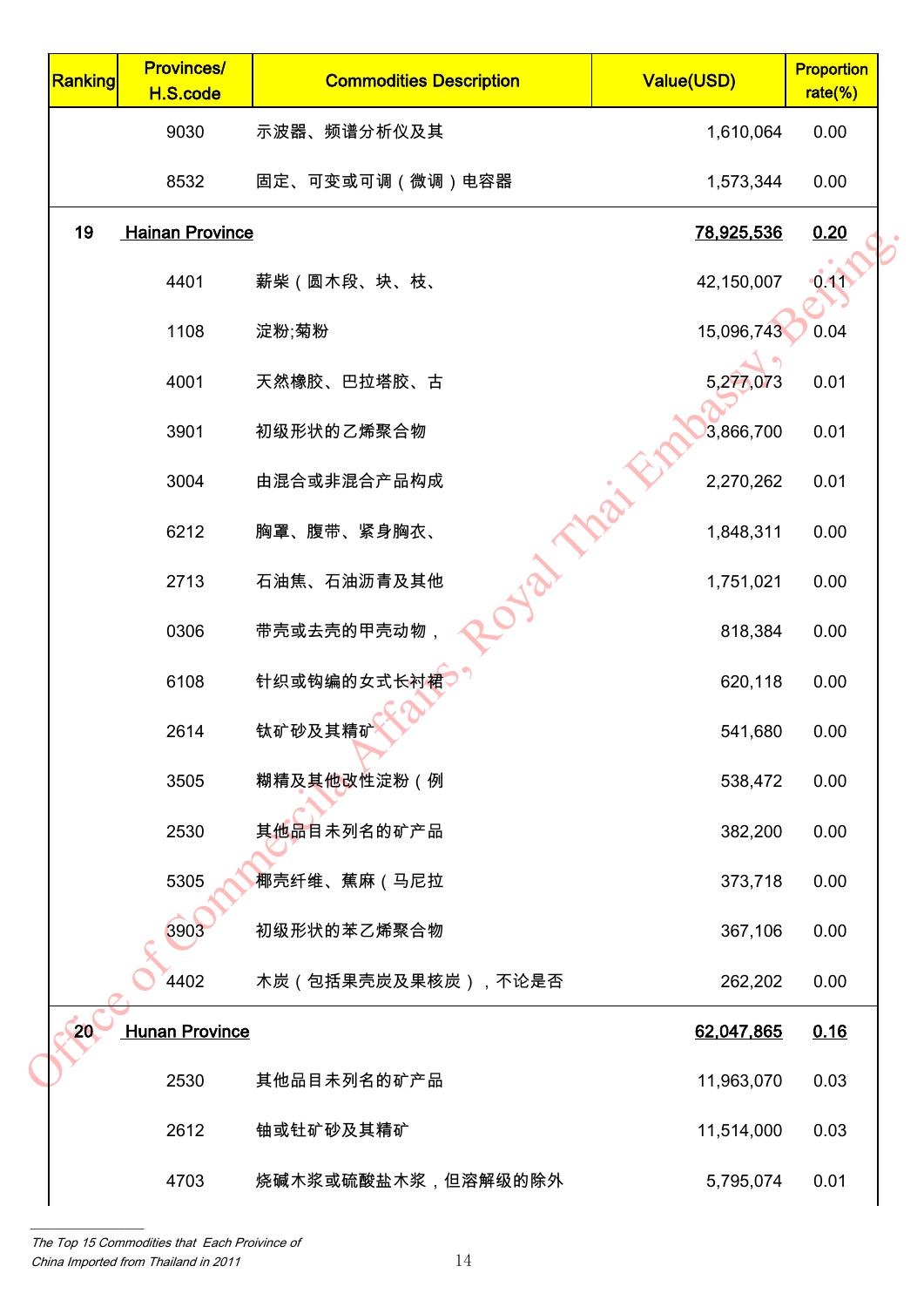| Ranking | <b>Provinces/</b><br>H.S.code | <b>Commodities Description</b> | Value(USD) | <b>Proportion</b><br>rate(%) |
|---------|-------------------------------|--------------------------------|------------|------------------------------|
|         | 8542                          | 集成电路                           | 4,493,472  | 0.01                         |
|         | 5601                          | 纺织材料絮胎及其制品;长                   | 3,686,849  | 0.01                         |
|         | 2617                          | 其他矿砂及其精矿                       | 3,525,561  | 0.01                         |
|         | 1006                          | 稻谷、大米                          | 2,862,894  | 0.01                         |
|         | 3906                          | 初级形状的丙烯酸聚合物                    | 2,416,827  | 0.01                         |
|         | 3920                          | 其他非泡沫塑料的板、片                    | 2,163,979  | 0.01                         |
|         | 3903                          | 初级形状的苯乙烯聚合物                    | 2,154,993  | 0.01                         |
|         | 3902                          | 初级形状的丙烯或其他烯烃聚合物                | 1,964,828  | 0.01                         |
|         | 4002                          | 合成橡胶及从油类提取的                    | 1,929,051  | 0.00                         |
|         | 1701                          | 固体甘蔗糖、甜菜糖及化学纯蔗糖                | 1,327,297  | 0.00                         |
|         | 3915                          | 塑料的废碎料及下脚料                     | 1,001,126  | 0.00                         |
|         | 8482                          | 滚动轴承                           | 816,825    | 0.00                         |
| 21      | Jiangxi Province              |                                | 56,268,203 | 0.14                         |
|         | 4001                          | 天然橡胶、巴拉塔胶、古                    | 21,678,939 | 0.06                         |
|         | 4005                          | 未硫化的复合橡胶,初级形状或板、片、             | 7,534,800  | 0.02                         |
|         | 2615                          | 铌、钽、钒或锆矿砂及其精矿                  | 5,016,164  | 0.01                         |
|         | 7404                          | 铜废碎料                           | 3,514,024  | 0.01                         |
|         | 7014                          | 未经光学加工的信号玻璃                    | 2,488,553  | 0.01                         |
| -FLCC   | 3920                          | 其他非泡沫塑料的板、片                    | 2,420,190  | 0.01                         |
|         | 3505                          | 糊精及其他改性淀粉(例                    | 1,852,660  | 0.00                         |
|         | 8473                          | 专用于或主要用于品目846                  | 1,109,061  | 0.00                         |
|         | 1108                          | 淀粉;菊粉                          | 1,105,561  | 0.00                         |
|         |                               |                                |            |                              |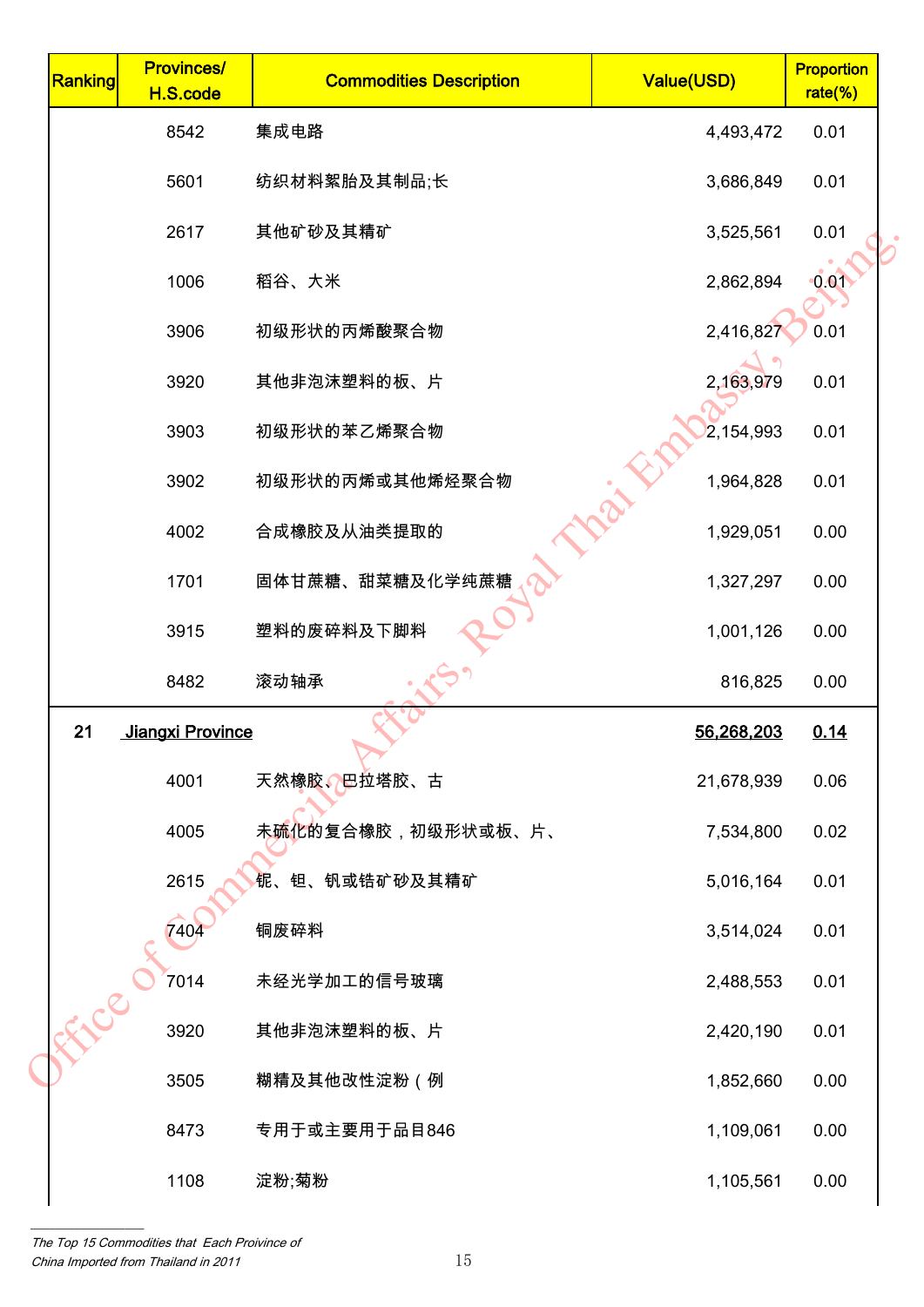| Ranking | <b>Provinces/</b><br>H.S.code | <b>Commodities Description</b> | Value(USD) | <b>Proportion</b><br>rate(%) |
|---------|-------------------------------|--------------------------------|------------|------------------------------|
|         | 8541                          | 二极管、晶体管及类似的                    | 835,300    | 0.00                         |
|         | 4107                          | 经鞣制或半硝处理后进一                    | 744,036    | 0.00                         |
|         | 8415                          | 空气调节器,装有电扇及                    | 634,058    | 0.00                         |
|         | 8409                          | 专用于或主要用于品目8407或8408所列发         | 526,404    | 0.00                         |
|         | 8542                          | 集成电路                           | 516,517    | 0.00                         |
|         | 1520                          | 粗甘油;甘油水及甘油碱液                   | 515,528    | 0.00                         |
| 22      | <b>Jilin Province</b>         |                                | 55,953,089 | 0.14                         |
|         | 4005                          | 未硫化的复合橡胶,初级形状或板、片、             | 18,207,741 | 0.05                         |
|         | 4001                          | 天然橡胶、巴拉塔胶、古                    | 8,752,296  | 0.02                         |
|         | 8542                          | 集成电路                           | 6,358,754  | 0.02                         |
|         | 8414                          | 空气泵或真空泵、空气及                    | 5,321,262  | 0.01                         |
|         | 5601                          | 纺织材料絮胎及其制品;长                   | 2,988,494  | 0.01                         |
|         | 3907                          | 初级形状的聚缩醛、其他                    | 2,227,115  | 0.01                         |
|         | 8534                          | 印刷电路                           | 1,838,793  | 0.00                         |
|         | 3915                          | 塑料的废碎料及下脚料                     | 1,506,369  | 0.00                         |
|         | 3903                          | 初级形状的苯乙烯聚合物                    | 1,418,400  | 0.00                         |
|         | 2914                          | 酮及醌,不论是否含有其                    | 1,216,791  | 0.00                         |
|         | 3902                          | 初级形状的丙烯或其他烯烃聚合物                | 1,050,325  | 0.00                         |
| Elle    | 1108                          | 淀粉;菊粉                          | 739,290    | 0.00                         |
|         | 8501                          | 电动机及发电机(不包括发电机组)               | 661,343    | 0.00                         |
|         | 5504                          | 人造纤维短纤,未梳或未经其他纺前加工             | 473,219    | 0.00                         |
|         | 3901                          | 初级形状的乙烯聚合物                     | 384,615    | 0.00                         |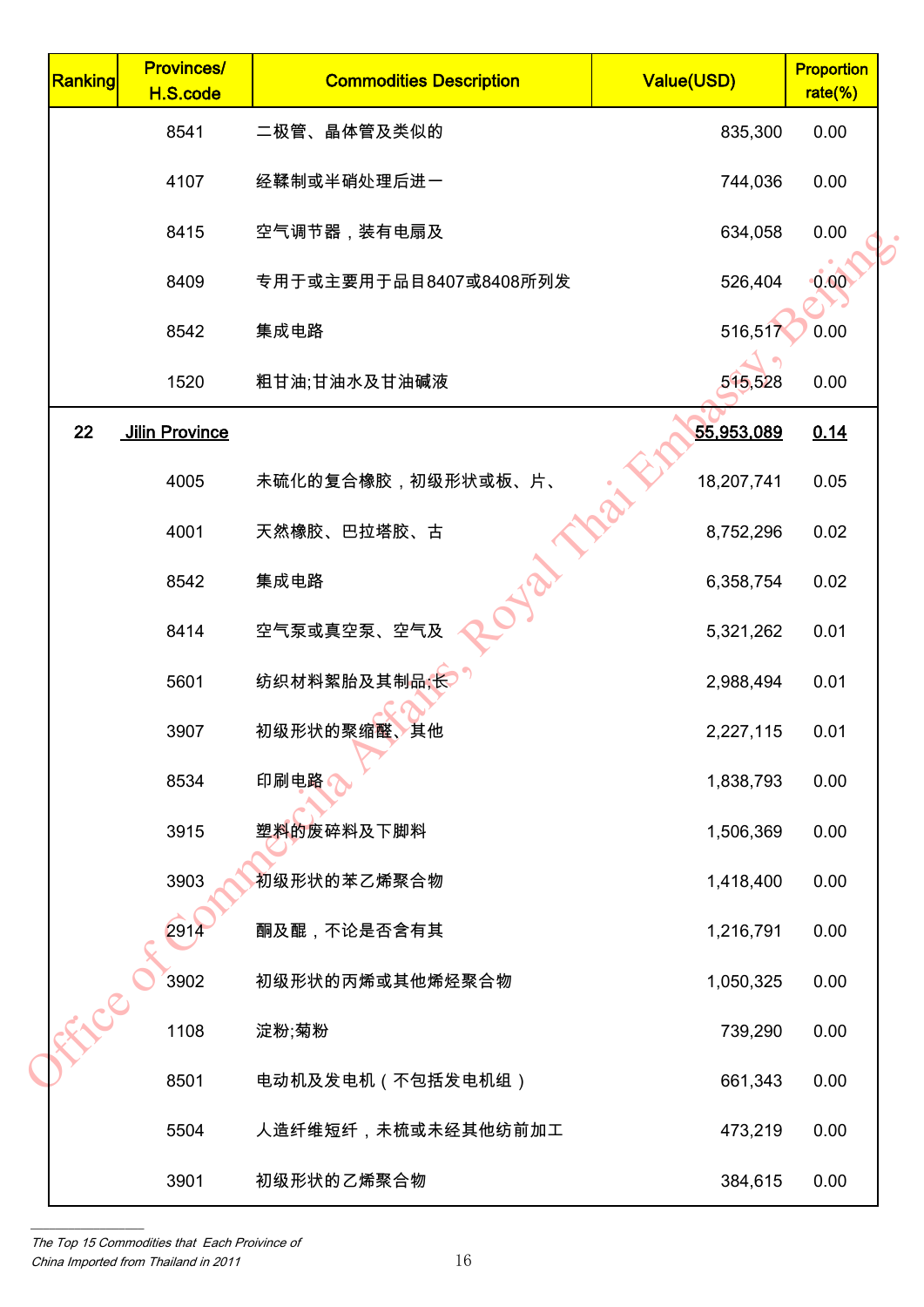| Ranking | <b>Provinces/</b><br>H.S.code | <b>Commodities Description</b> | Value(USD) | <b>Proportion</b><br>rate(%) |  |
|---------|-------------------------------|--------------------------------|------------|------------------------------|--|
| 23      | <b>Heilongjiang Province</b>  |                                | 20,901,412 | 0.05                         |  |
|         | 4703                          | 烧碱木浆或硫酸盐木浆,但溶解级的除外             | 7,513,721  | 0.02                         |  |
|         | 1108                          | 淀粉;菊粉                          | 4,062,490  | 0.01                         |  |
|         | 4005                          | 未硫化的复合橡胶,初级形状或板、片、             | 3,231,762  | 0.01                         |  |
|         | 8483                          | 传动轴(包括凸轮轴及曲                    | 1,875,160  | 0.00                         |  |
|         | 3901                          | 初级形状的乙烯聚合物                     | 907,709    | 0.00                         |  |
|         | 3802                          | 活性碳;活性天然矿产品;动物炭黑,包括            | 716,585    | 0.00                         |  |
|         | 8504                          | 变压器、静止式变流器 (例如整流器)及            | 502,613    | 0.00                         |  |
|         | 8542                          | 集成电路                           | 412,552    | 0.00                         |  |
|         | 8515                          | 电气(包括电热气体)、                    | 387,758    | 0.00                         |  |
|         | 2907                          | 酚;酚醇                           | 367,500    | 0.00                         |  |
|         | 8477                          | 本章其他品目未列名的橡胶或塑料及其产             | 317,200    | 0.00                         |  |
|         | 7326                          | 其他钢铁制品                         | 126,842    | 0.00                         |  |
|         | 8544                          | 绝缘(包括漆包或阳极化                    | 94,349     | 0.00                         |  |
|         | 8473                          | 专用于或主要用于品目846                  | 69,796     | 0.00                         |  |
|         | 9026                          | 液体或气体的流量、液位                    | 52,164     | 0.00                         |  |
| 24      |                               | Ningxia Hui Autonomous Region  | 15,396,550 | 0.04                         |  |
|         | 8103                          | 钽及其制品,包括废碎料                    | 11,404,394 | 0.03                         |  |
| LELEC   | 4005                          | 未硫化的复合橡胶,初级形状或板、片、             | 2,441,279  | 0.01                         |  |
|         | 2710                          | 石油及从沥青矿物提取的                    | 1,106,209  | 0.00                         |  |
|         | 4001                          | 天然橡胶、巴拉塔胶、古                    | 423,000    | 0.00                         |  |
|         | 8428                          | 其他升降、搬运、装卸机                    | 21,063     | 0.00                         |  |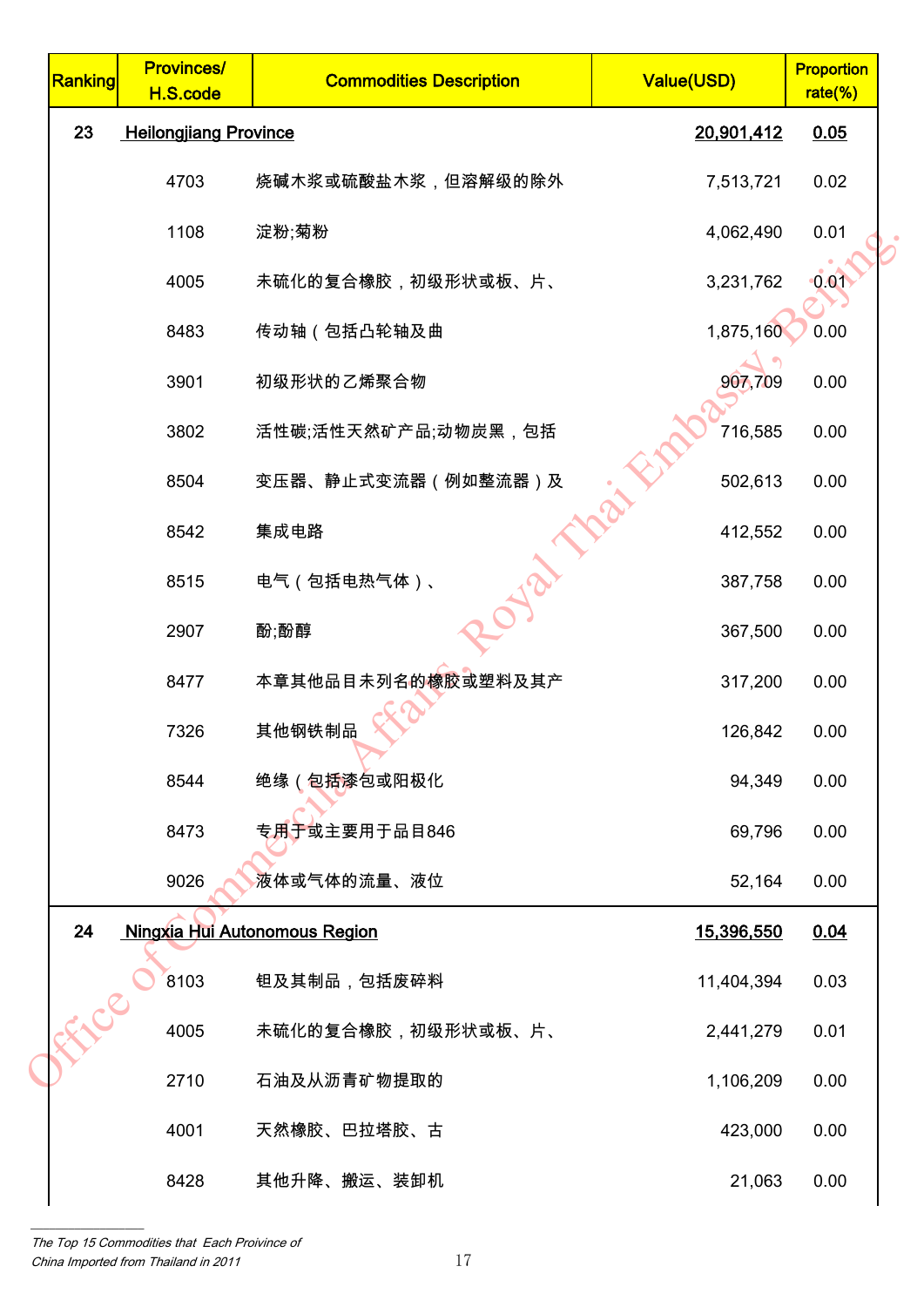| Ranking | <b>Provinces/</b><br>H.S.code | <b>Commodities Description</b>          | Value(USD)        | <b>Proportion</b><br>$rate(\%)$ |
|---------|-------------------------------|-----------------------------------------|-------------------|---------------------------------|
|         | 8547                          | 电气机器、器具或设备用                             | 460               | 0.00                            |
|         | 7307                          | 钢铁管子附件(例如, 接头、肘管、管套                     | 145               | 0.00                            |
| 25      |                               | <b>Inner Mongolia Autonomous Region</b> | 13,346,513        | 0.03                            |
|         | 3920                          | 其他非泡沫塑料的板、片                             | 8,954,223         | 0.02                            |
|         | 1006                          | 稻谷、大米                                   | 2,212,160         | 0.01                            |
|         | 2847                          | 过氧化氢,不论是否用尿素固化                          | 1,166,748         | 0.00                            |
|         | 8428                          | 其他升降、搬运、装卸机                             | 439,574           | 0.00                            |
|         | 3901                          | 初级形状的乙烯聚合物                              | 382,536           | 0.00                            |
|         | 2811                          | 其他无机酸及非金属无机氧化物                          | 178,432           | 0.00                            |
|         | 6307                          | 其他制成品,包括服装裁剪样                           | 5,920             | 0.00                            |
|         | 9603                          | 帚、刷(包括作为机器、                             | 5,327             | 0.00                            |
|         | 4602                          | 用编结材料直接编成或用                             | 569               | 0.00                            |
|         | 6204                          | 女式西服套装、便服套装                             | 569               | 0.00                            |
|         | 6404                          | 橡胶、塑料、皮革、或再                             | 455               | 0.00                            |
| 26      | <b>Shanxi Province</b>        |                                         | <u>13,233,099</u> | 0.03                            |
|         | 4005                          | 未硫化的复合橡胶,初级形状或板、片、                      | 9,965,160         | 0.03                            |
|         | 400                           | 天然橡胶、巴拉塔胶、古                             | 1,290,240         | 0.00                            |
|         | 8542                          | 集成电路                                    | 1,057,773         | 0.00                            |
| RICE    | 8456                          | 用激光、其他光、光子束                             | 341,159           | 0.00                            |
|         | 8536                          | 电路开关、保护或连接用                             | 187,200           | 0.00                            |
|         | 3907                          | 初级形状的聚缩醛、其他                             | 164,250           | 0.00                            |
|         | 6305                          | 货物包装用袋                                  | 111,975           | 0.00                            |
|         |                               |                                         |                   |                                 |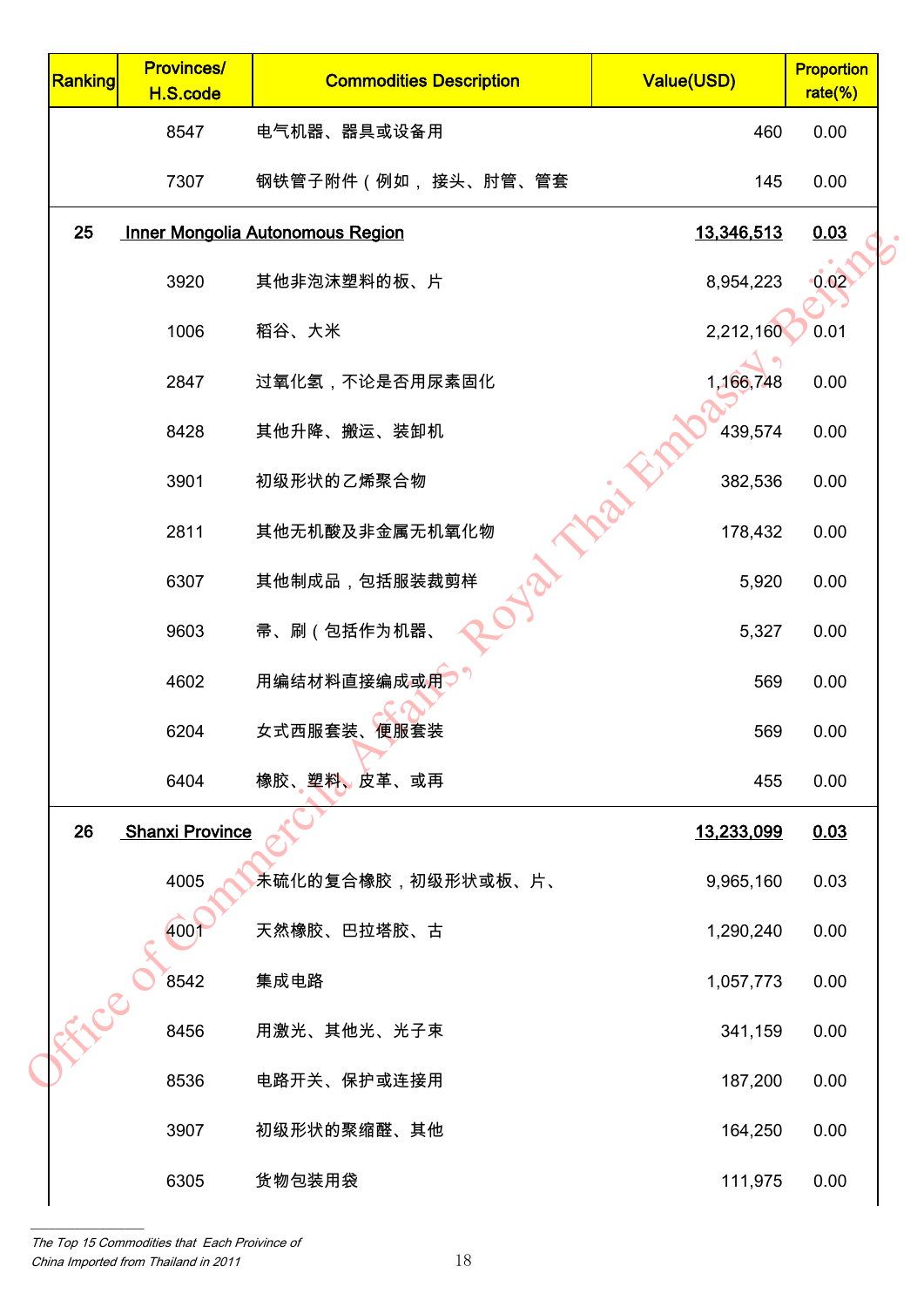| Ranking | <b>Provinces/</b><br>H.S.code | <b>Commodities Description</b>    | Value(USD) | <b>Proportion</b><br>$rate$ %) |  |
|---------|-------------------------------|-----------------------------------|------------|--------------------------------|--|
|         | 8481                          | 用于管道、锅炉、罐、桶                       | 28,874     | 0.00                           |  |
|         | 3923                          | 供运输或包装货物用的塑                       | 27,500     | 0.00                           |  |
|         | 5513                          | 合成纤维短纤纺制的机织                       | 17,429     | 0.00                           |  |
|         | 8306                          | 非电动的贱金属铃、钟、                       | 12,593     | 0.00                           |  |
|         | 5209                          | 棉机织物,按重量计含棉量≥85%,每平               | 8,523      | 0.00                           |  |
|         | 8533                          | 电阻器(包括变阻器及电位器),但加热                | 6,300      | 0.00                           |  |
|         | 8532                          | 固定、可变或可调(微调)电容器                   | 6,210      | 0.00                           |  |
|         | 5208                          | 棉机织物,按重量计含棉量≥85%,每平               | 2,782      | 0.00                           |  |
| 27      | <b>Shaanxi Province</b>       |                                   | 9,281,221  | 0.02                           |  |
|         | 8542                          | 集成电路                              | 5,921,434  | 0.02                           |  |
|         | 9030                          | 示波器、频谱分析仪及其                       | 801,840    | 0.00                           |  |
|         | 8460                          | 用磨石、磨料或抛光材料                       | 481,014    | 0.00                           |  |
|         | 8533                          | 电阻器(包括变 <mark>阻器</mark> 及电位器),但加热 | 444,524    | 0.00                           |  |
|         | 0306                          | 带壳或 <b>去壳</b> 的甲壳动物,              | 414,240    | 0.00                           |  |
|         | 0307                          | 带壳或去壳的软体动物,                       | 375,580    | 0.00                           |  |
|         | 8471                          | 自动数据处理设备及其部                       | 138,438    | 0.00                           |  |
|         | 8482                          | 滚动轴承                              | 126,386    | 0.00                           |  |
|         | 5703                          | 簇绒地毯及纺织材料的其                       | 125,182    | 0.00                           |  |
| -FLCC   | 8414                          | 空气泵或真空泵、空气及                       | 99,195     | 0.00                           |  |
|         | 7318                          | 钢铁制的螺钉、螺栓、螺                       | 49,984     | 0.00                           |  |
|         | 4802                          | 书写、印刷或类似用途的                       | 41,270     | 0.00                           |  |
|         | 8541                          | 二极管、晶体管及类似的                       | 40,922     | 0.00                           |  |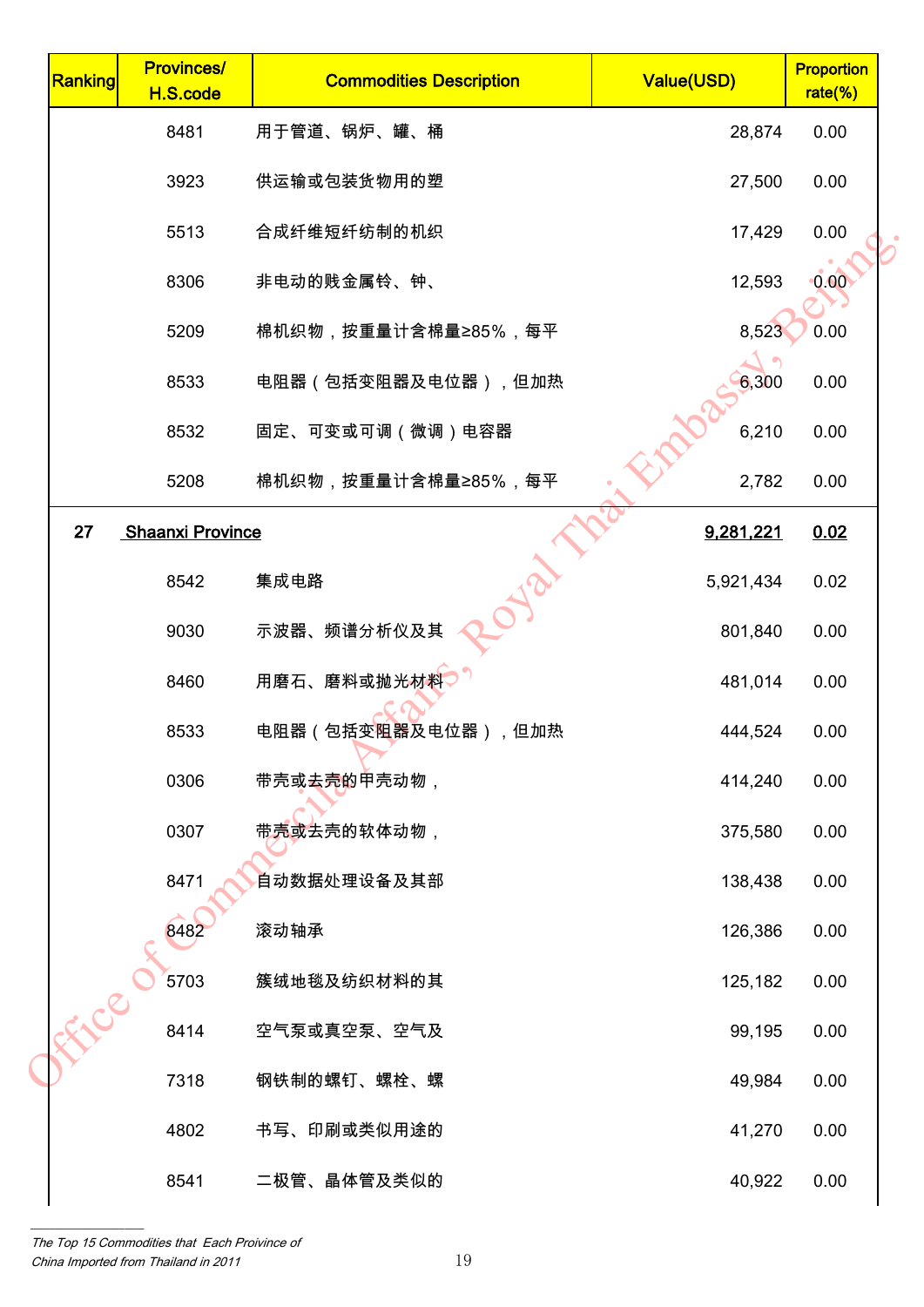| Ranking | <b>Provinces/</b><br>H.S.code | <b>Commodities Description</b>          | Value(USD) | <b>Proportion</b><br>$rate$ %) |
|---------|-------------------------------|-----------------------------------------|------------|--------------------------------|
|         | 8516                          | 电热的快速热水器、储存                             | 40,239     | 0.00                           |
|         | 2005                          | 其他未冷冻蔬菜,用醋或                             | 31,883     | 0.00                           |
| 28      | <b>Gansu Province</b>         |                                         | 2,741,771  | 0.01                           |
|         | 1108                          | 淀粉;菊粉                                   | 1,152,212  | 0.00                           |
|         | 5601                          | 纺织材料絮胎及其制品;长                            | 785,157    | 0.00                           |
|         | 4706                          | 从回收(废料)纸或纸板                             | 410,789    | 0.00                           |
|         | 8428                          | 其他升降、搬运、装卸机                             | 342,586    | 0.00                           |
|         | 7304                          | 无缝钢铁管及空心异型材(铸铁的除外)                      | 32,968     | 0.00                           |
|         | 8471                          | 自动数据处理设备及其部                             | 7,240      | 0.00                           |
|         | 1209                          | 种植用的种子、果实及孢子                            | 4,537      | 0.00                           |
|         | 8431                          | 专用于或主要用于品目8425至8430所列机                  | 3,690      | 0.00                           |
|         | 0713                          | 脱荚的干豆,不论是否去皮或分瓣                         | 1,215      | 0.00                           |
|         | 2839                          | 硅酸盐;商品碱金属硅酸盐                            | 1,095      | 0.00                           |
|         | 7307                          | 钢铁管子附件 (例如, 接头、肘管、管套                    | 282        | 0.00                           |
| 29      | <b>Qinghai Province</b>       |                                         | 2,612,959  | 0.01                           |
|         | 3920                          | 其他非泡沫塑料的板、片                             | 2,408,159  | 0.01                           |
|         | 400                           | 天然橡胶、巴拉塔胶、古                             | 195,000    | 0.00                           |
|         | 3916                          | 塑料单丝(截面直径>1mm                           | 9,800      | 0.00                           |
| 30      |                               | <b>Xinjiang Urgur Autonomous Region</b> | 224,207    | 0.00                           |
|         | 8477                          | 本章其他品目未列名的橡胶或塑料及其产                      | 135,000    | 0.00                           |
|         | 2202                          | 加味、加糖或其他甜物质                             | 40,243     | 0.00                           |
|         | 4107                          | 经鞣制或半硝处理后进一                             | 23,830     | 0.00                           |